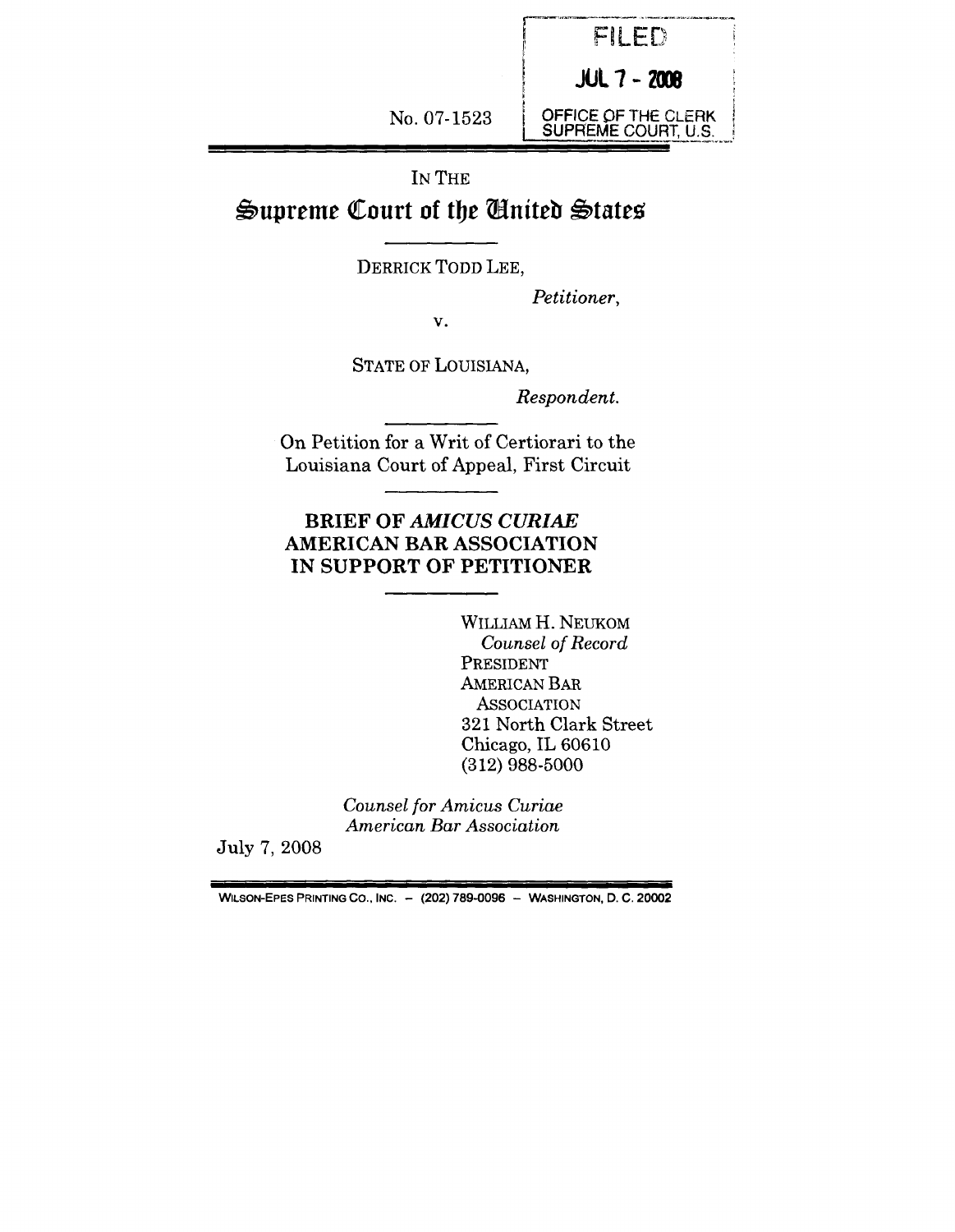## **QUESTION PRESENTED**

Whether the Sixth Amendment right to jury trial, as applied to the States by the Fourteenth Amendment, allows a criminal conviction based on a non-unanimous jury verdict.

 $\sim$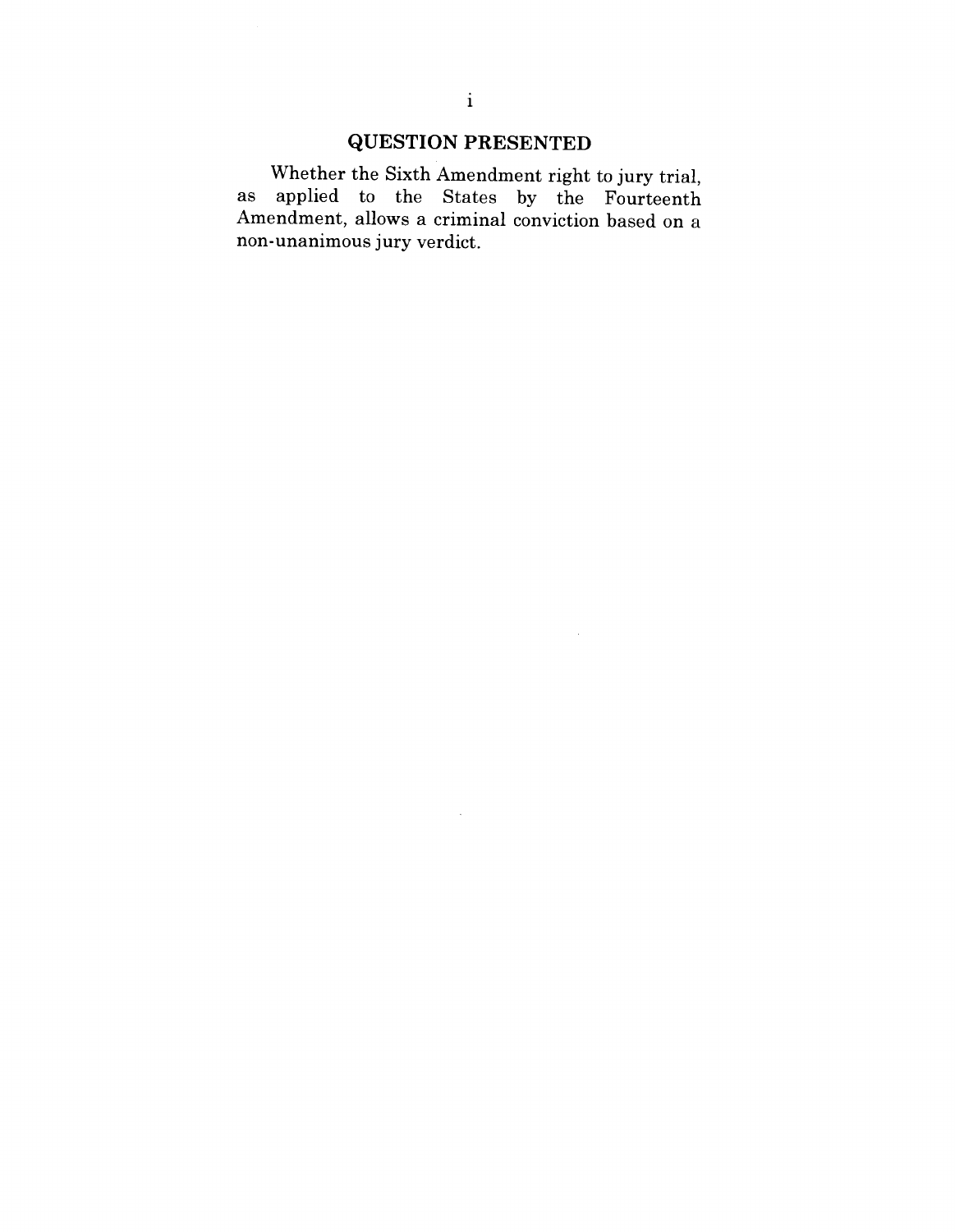## **TABLE OF CONTENTS**

|    | INTEREST OF AMICUS CURIAE 1                                                                                                                          |
|----|------------------------------------------------------------------------------------------------------------------------------------------------------|
|    |                                                                                                                                                      |
|    |                                                                                                                                                      |
| I. | ABA Standards After 1976 And Its 2005<br>Principle On Jury Unanimity For Criminal<br>Trials Support Reconsideration of Apodaca 4                     |
|    | Apodaca Relied On The 1968 ABA<br>A.                                                                                                                 |
|    | В.<br>By 1976, The ABA Had Concluded That<br>Unanimous Juries Should Be Required In                                                                  |
| C. | In 2005, The ABA Reaffirmed Its<br>Commitment To Unanimous Verdicts In                                                                               |
| Н. | Empirical Research, Which Is The Heart Of<br>ABA Standards, Supports Reconsideration Of                                                              |
|    | A.<br>The Apodaca Court Agreed On The<br>Importance Of Thorough Jury<br>Deliberations, Attention To Minority<br>Viewpoints, And Community Confidence |
| Β. | Non-Unanimous Verdicts Reduce The<br>Reliability Of Jury Determinations 12                                                                           |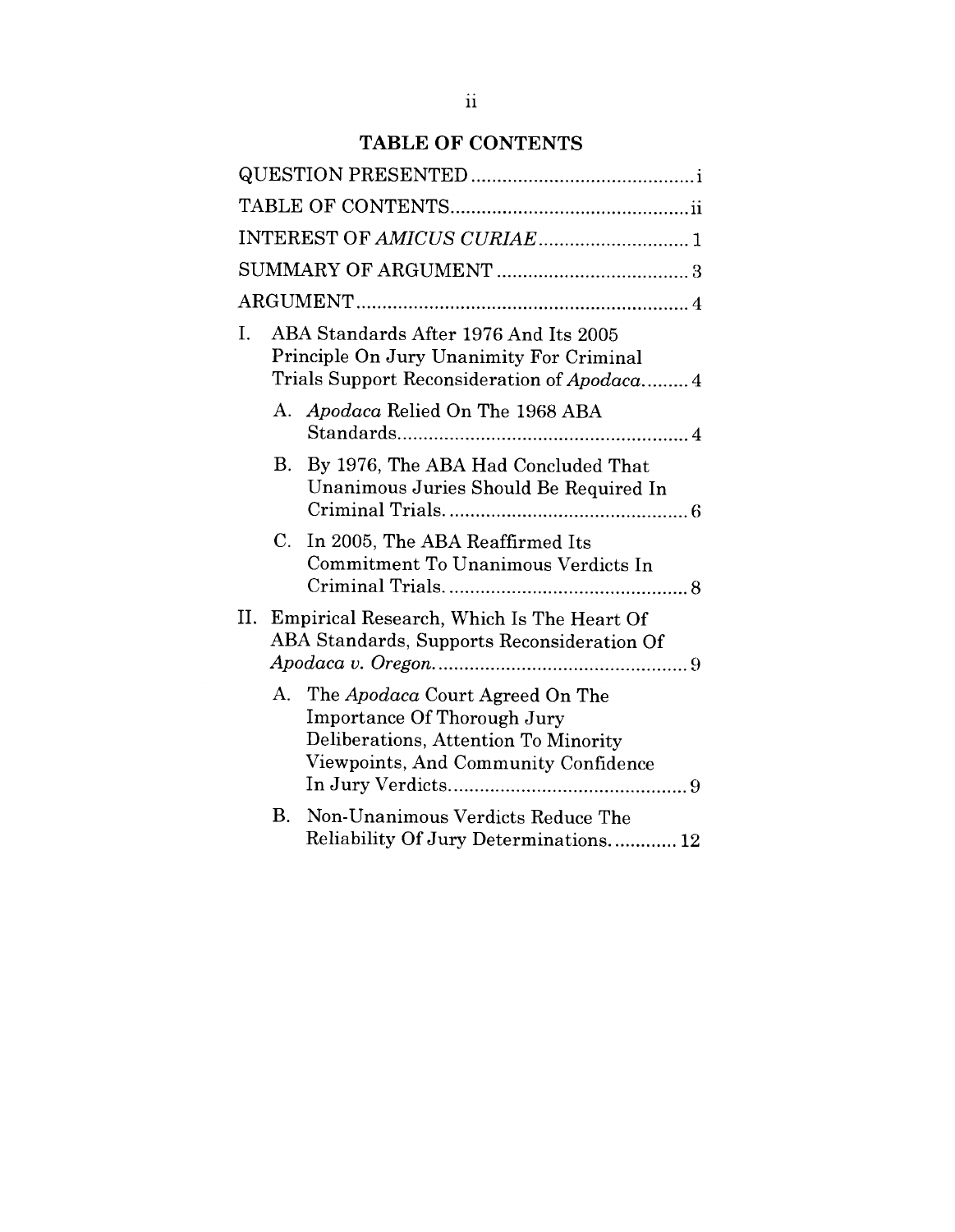| C. Non-Unanimous Verdicts Allow Juries To<br>Reach A Quorum Without Seriously<br>Considering Dissenting Viewpoints 13 |  |
|-----------------------------------------------------------------------------------------------------------------------|--|
| D. Non-Unanimous Verdicts Undermine<br>The Community's Confidence In The                                              |  |
| E. The Connection Between Unanimity And<br>Hung Juries Has Been Overstated 17                                         |  |
|                                                                                                                       |  |

 $\mathcal{L}^{\text{max}}_{\text{max}}$  and  $\mathcal{L}^{\text{max}}_{\text{max}}$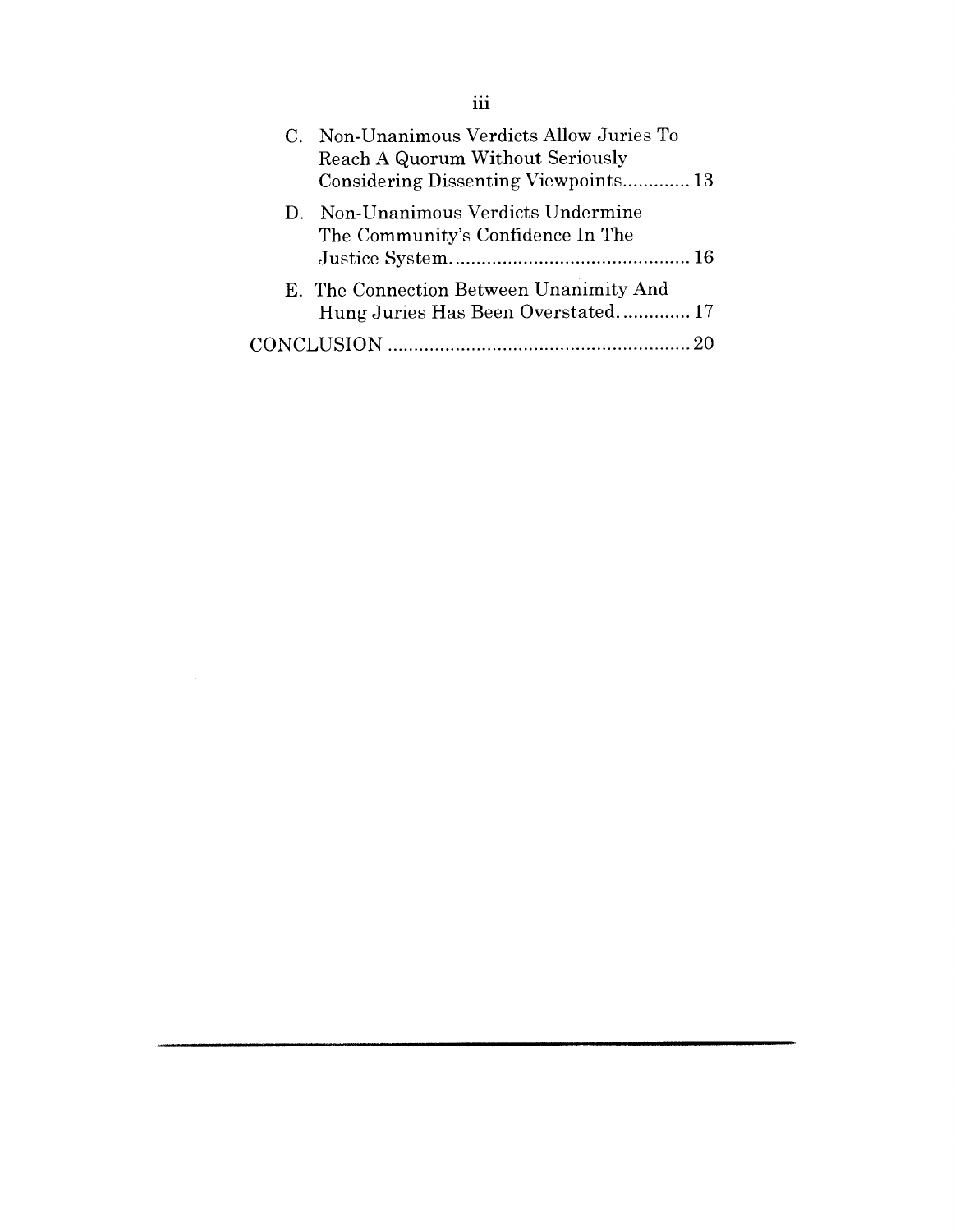## **TABLE OF AUTHORITIES**

### **Cases**

| Apodaca v. Oregon, 406 U.S. 404 (1972) passim     |
|---------------------------------------------------|
|                                                   |
| Batson v. Kentucky, 476 U.S. 79 (1986)  15        |
|                                                   |
| Georgia v. McCollum, 505 U.S. 42 (1992) 15        |
| J.E.B. v. Alabama ex rel. T.B., 511 U.S. 127      |
|                                                   |
| Johnson v. Louisiana, 406 U.S. 366 (1972)  passim |
|                                                   |
| Strickland v. Washington, 466 U.S. 668 (1984) 3   |
| United States v. Lopez, 581 F.2d 1338 (9th Cir.   |
|                                                   |
| Wiggins v. Smith, 539 U.S. 510 (2003)  3          |

## Other Authorities

| ABA Principles for Juries and Jury Trials,                                                                                |
|---------------------------------------------------------------------------------------------------------------------------|
|                                                                                                                           |
| ABA Standards for Criminal Justice, Trial by<br>Jury, Standard 1.1 (Approved Draft 1968)  5, 7                            |
| ABA Standards Relating to Juror Use and                                                                                   |
| ABA Standards Relating to Trial Courts,                                                                                   |
| ABA Summary of Action of the House of<br>Delegates, Midyear Meeting, Report of the<br>Commission on Standards of Judicial |
|                                                                                                                           |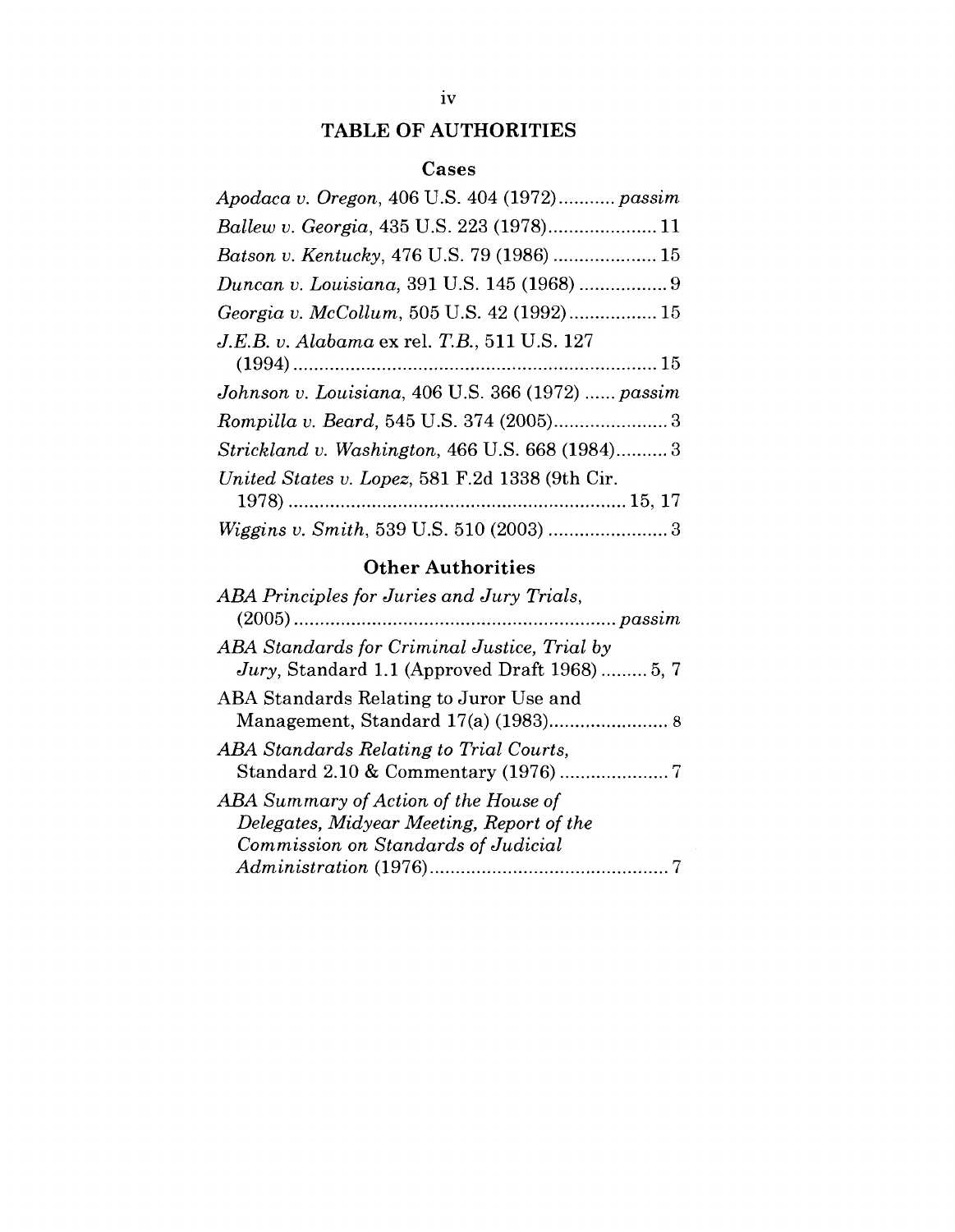| ABA, Annual Report, Report of the Commission<br>on Standards of Judicial Administration<br>. 7                                                                                         |
|----------------------------------------------------------------------------------------------------------------------------------------------------------------------------------------|
| Jeffrey Abramson, We, The Jury: The Jury<br>System and the Ideal of Democracy (1994) 16                                                                                                |
| Barbara A. Babcock, A Unanimous Jury is<br>Fundamental to Our Democracy, 20 Harv. J.L.                                                                                                 |
| Dennis J. Devine et al., Jury Decision Making:<br>45 Years of Empirical Research on<br>Deliberating Groups, 7 Psych. Pub. Pol'y & L.                                                   |
| Leo J. Flynn, Does Justice Fail When the Jury is<br>Deadlocked?, 61 Judicature 129 (1977) 19                                                                                           |
| Paula L. Hannaford-Agor et al., Are Hung Juries<br>a Problem?, National Center for State Courts                                                                                        |
| Hastie et al., <i>Inside the Jury</i> (1983) 12, 14                                                                                                                                    |
| Introduction: The ABA Standards for Criminal                                                                                                                                           |
| Harry Kalven, Jr. & Hans Zeisel, The American                                                                                                                                          |
| Robert J. MacCoun & Tom R. Tyler, The Basis of<br>Citizens' Perceptions of the Criminal Jury:<br>Procedural Fairness, Accuracy, and Efficiency,<br>12 Law & Hum. Behav. 333 (1988)  16 |
| Michael J. Saks, What Do Jury Experiments Tell<br>Us About How Juries (Should) Make<br>Decisions?, 6 S. Cal. Interdisc. L.J. 1, 41                                                     |
|                                                                                                                                                                                        |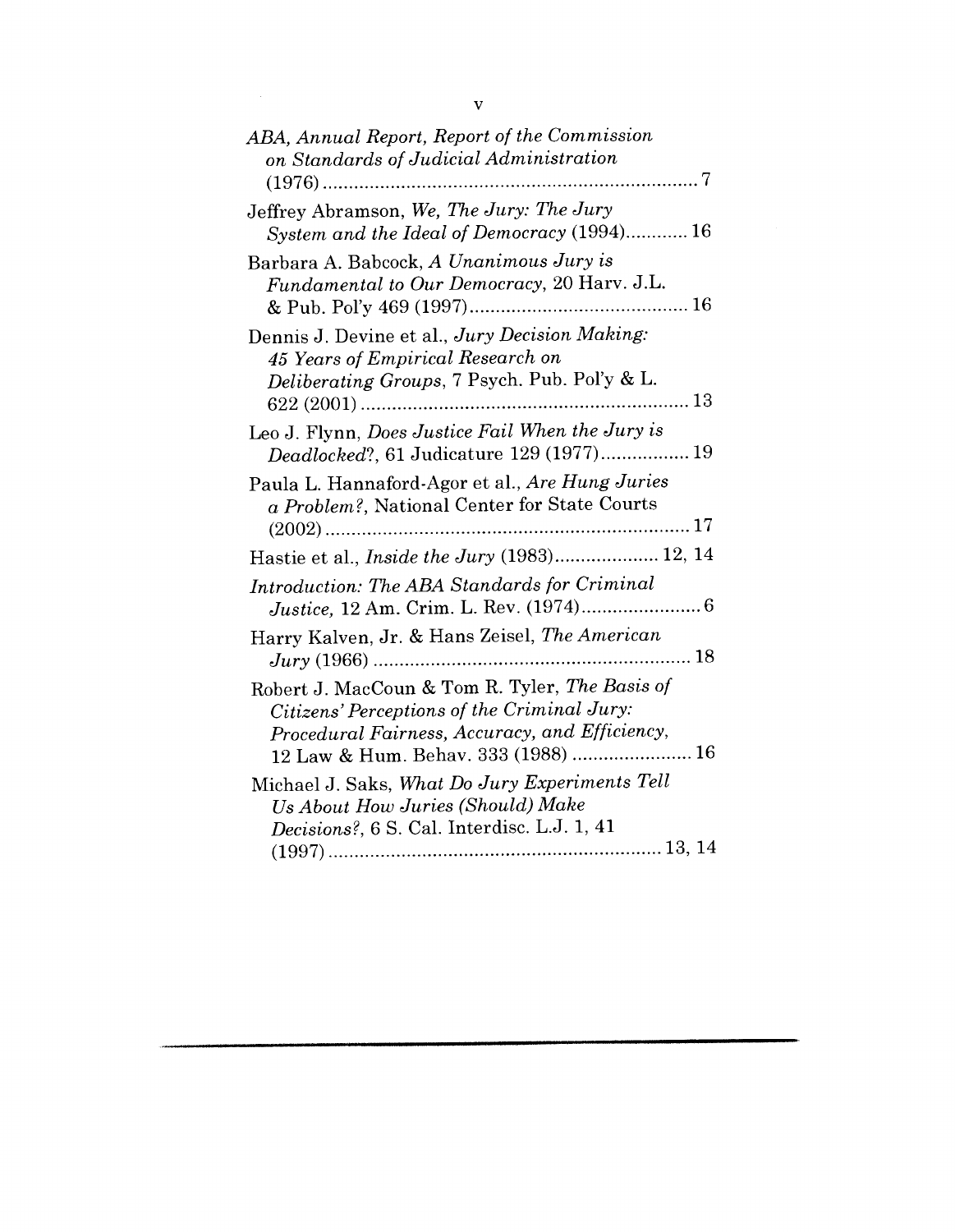Edwin P. Schwartz & Warren F. Schwartz, *Decisionmaking by Juries Under Unanimity and Supermajority Voting Rules,* 80 Geo. L.J. 775 (1992) ...............................................................15 Kim Taylor-Thompson, *Empty Votes In Jury Deliberations,* 113 Harv. L. Rev. 1262 (2000) .................................................... 12, 14, 16, 17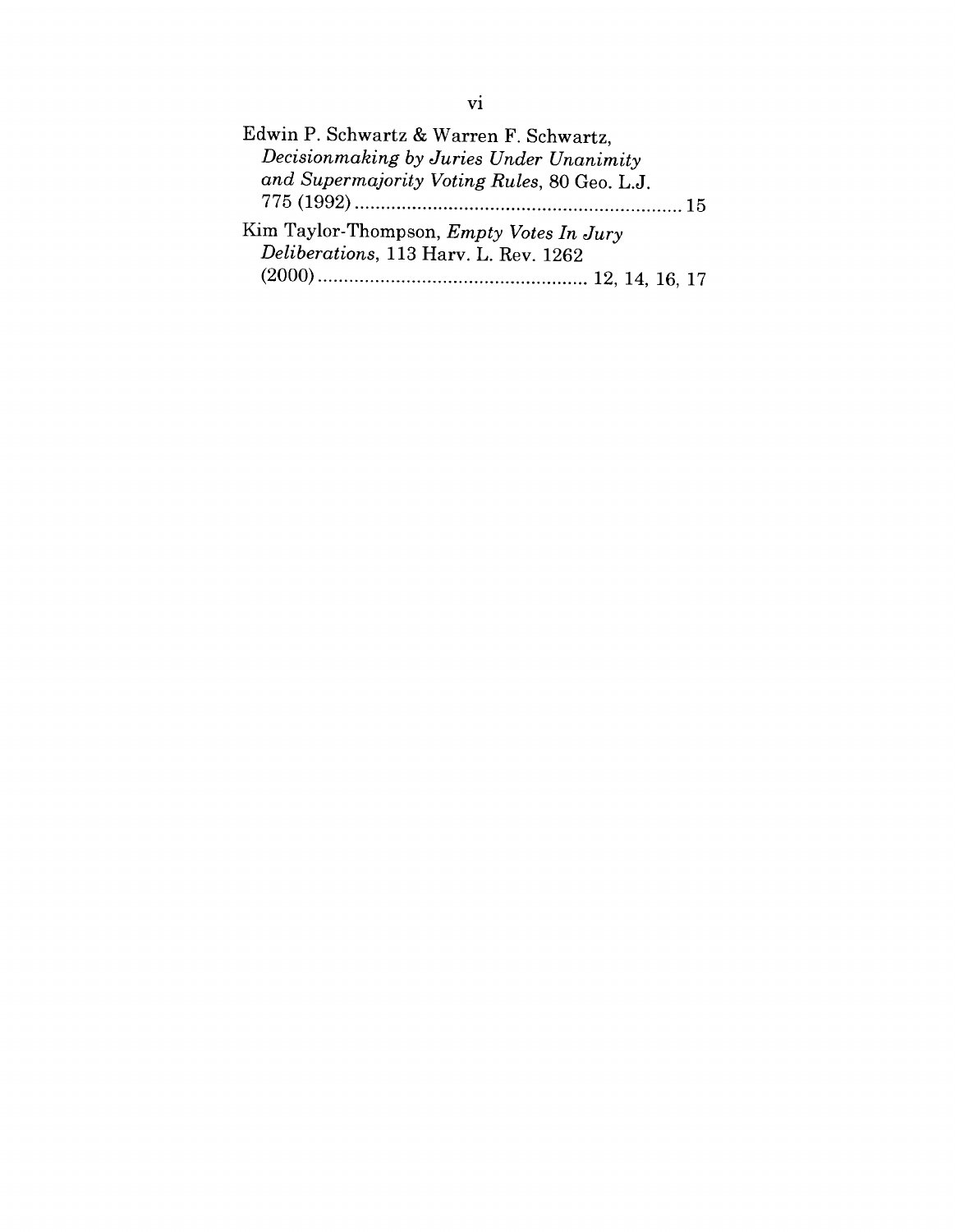#### INTEREST OF *AMICUS CURIAE1*

Pursuant to Supreme Court Rule 37.2, *amicus curiae* American Bar Association ("ABA") respectfully submits this brief in support of petitioner's request that this Court grant certiorari. Specifically, the ABA requests that this Court reconsider its conclusion in the principal precedent at issue in this case - *Apodaca v. Oregon,* 406 U.S. 404 (1972) - that the Constitution does not require jury unanimity for state criminal convictions. While Justice Powell, in his concurrence, cited 1968 ABA Standards as supporting this conclusion, those ABA Standards had been changed by 1976, based on overwhelming empirical data. Over the succeeding thirty-plus years, the Standards have consistently stated that unanimity should be required in all criminal jury trials.

The ABA is the largest professional membership organization and the leading organization of legal professionals. It has over 413,000 members spanning all 50 states and other jurisdictions, and its members include prosecutors, public defenders, members of the

<sup>~</sup> Pursuant to Rule 37.6, *amicus curiae* certifies that no counsel for a party authored this brief in whole or in part and that no person or entity, other than *amicus,* its members, or its counsel, has made a monetary contribution to the preparation or submission of this brief. Counsel for the petitioner has consented to the filing of all amicus briefs. A letter from the respondent consenting to the filing of this brief has been filed with the Clerk of this Court. Counsel of record for all parties received notice at least ten days prior to the due date of the *amicus curiae's* intention to file this brief.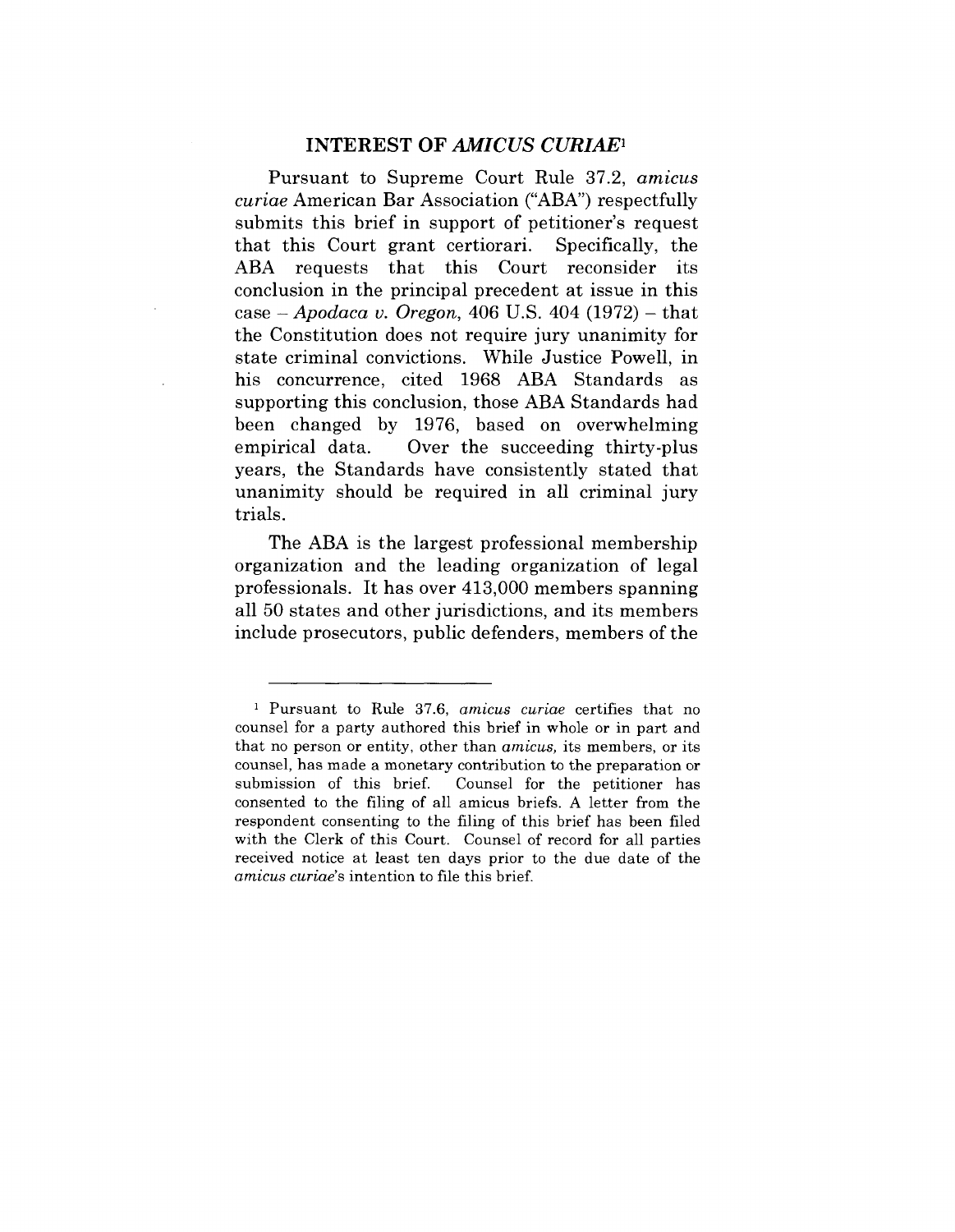federal and state judiciaries, private attorneys, legislators, academics and students.2

The ABA's mission "is to be the national representative of the legal profession, serving the public and the profession by promoting justice, professional excellence and respect for the law." Among its goals are "[t]o promote improvements in the American system of justice." $3$ 

In pursuing its mission and goals, the ABA has maintained a long-standing commitment to improvements to the American criminal and civil jury trial systems. This commitment has resulted in standards for criminal jury trials that have influenced policymaking and have frequently been adopted and relied on by courts. In fact, Justice Powell's opinion in *Johnson v. Louisiana,* 406 U.S. 366 (1972), which controlled the outcome in *Apodaca,* cited the ABA's Project on Standards for Criminal Justice, Trial by Jury § 1.1 (Approved Draft 1968), in reaching his conclusion that he saw no constitutional infirmity in the Oregon provision permitting less than unanimous verdicts. *Johnson,* 406 U.S. at 376 (Powell, J., concurring in *Johnson* and concurring in the judgment in *Apodaca).*

<sup>2</sup> Neither this brief nor the decision to file it should be interpreted to reflect the views of any member of the judiciary associated with the ABA. No member of the Judicial Division Council has participated in the adoption or endorsement of the position in this brief, nor was it circulated to any member of the Judicial Division Council prior to filing.

<sup>3</sup> ABA Mission and Association Goals, *available at http://www.abanet.org/about/goals.html* (last visited July 7, 2oos).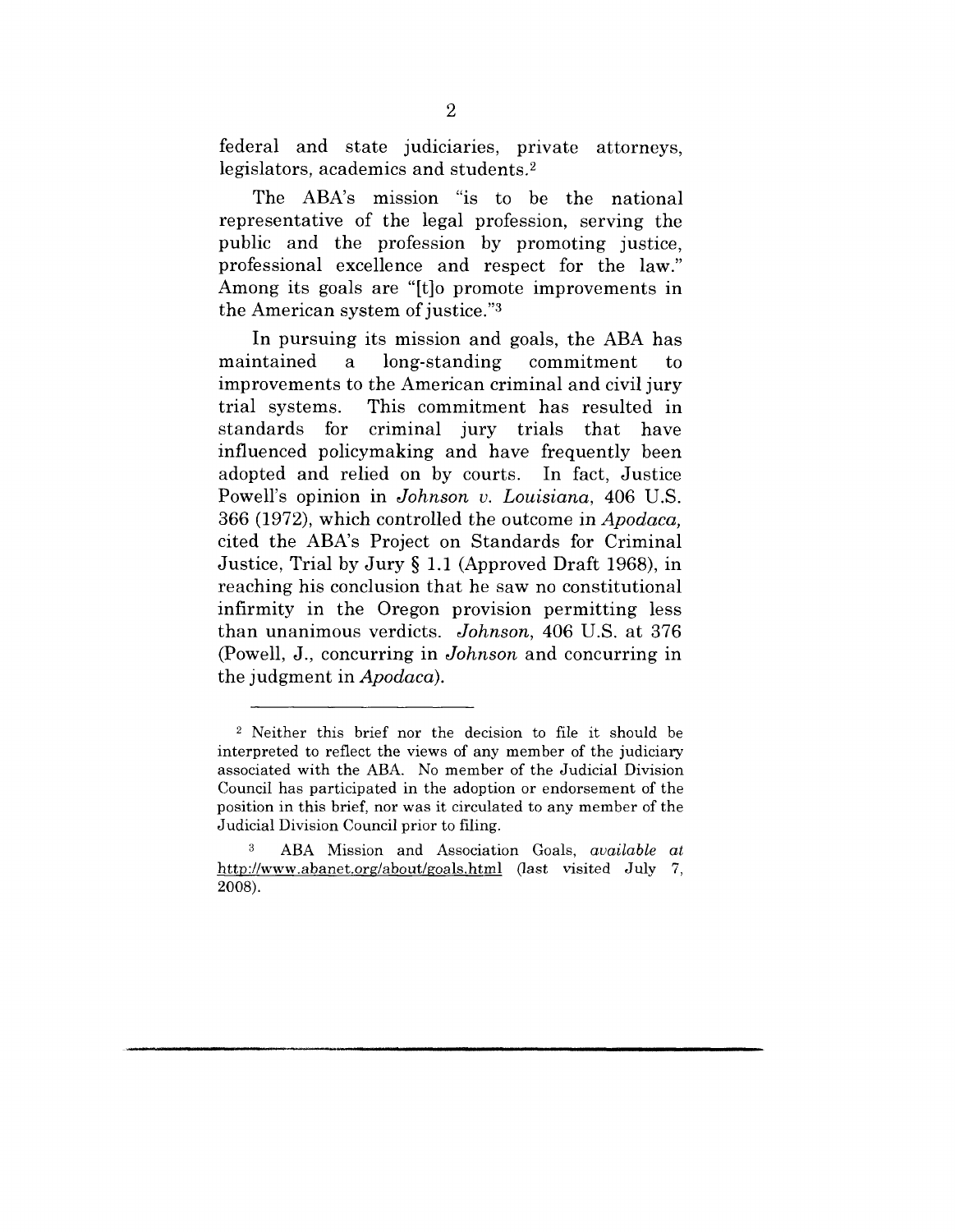Based on the  $ABA's$  continuing research regarding jury trials, however, the  $ABA's$ Commission on Standards of Judicial Administration published its Standards Relating to Trial Courts in 1976, in which Standard 2.10 stated, "The verdict of the jury [in criminal cases] should be unanimous." In the succeeding thirty years, the ABA has not wavered from this standard.

As this Court noted in 2005, it "long ha[s] referred to the R ABA Standards as guides to determining what is reasonable." *Rompilla v. Beard,* 545 U.S. 374, 387 (2005) (quoting *Wiggins v. Smith,* 539 U.S. 510, 524 (2003), and *Strickland v. Washington,* 466 U.S. 668, 688 (1984)) (internal punctuation and quotation marks omitted). With its deep and long-standing commitment to examining whether criminal jury verdicts should be unanimous, the ABA believes its unique and informed perspective may be of assistance to the Court in this matter.

#### **SUMMARY OF ARGUMENT**

Justice Powell, in his concurrence in *Apodaca v. Oregon,* 406 U.S. 404 (1972), determined that the Constitution does not require unanimous jury verdicts in state criminal trials. While this determination was based in part on a 1968 ABA standard that accepted less-than-unanimous verdicts, the ABA changed its Standard in 1976 to affirm that a jury verdict in criminal trials should be unanimous.

Throughout the thirty-plus years since *Apodaca* was decided, the ABA has continued to affirm that a unanimous verdict should be a fundamental part of a criminal defendant's right to a jury trial. Most recently, in 2005, as the result of its American Jury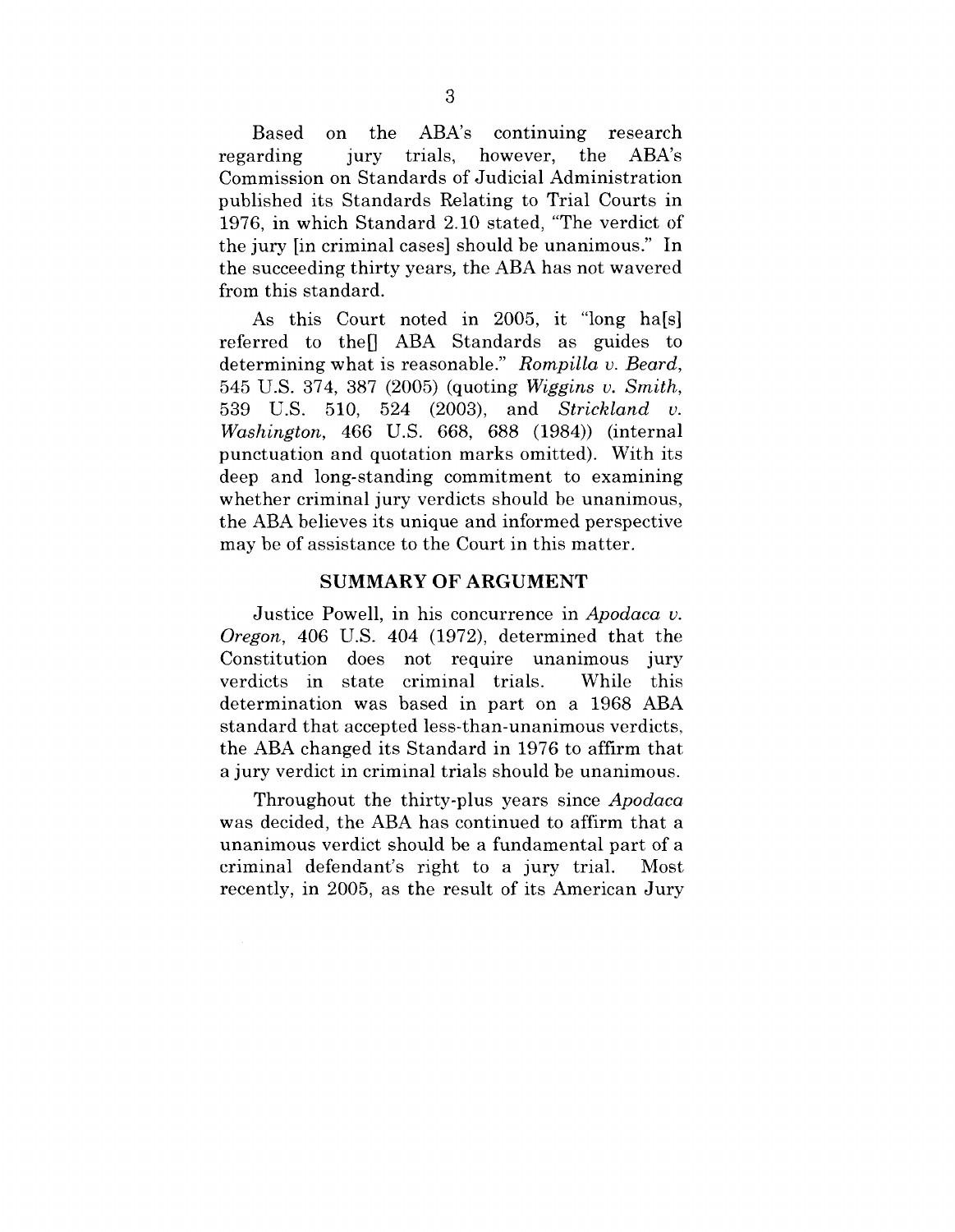Project, the ABA adopted nineteen core jury trial principles, one of which provides that a unanimous decision should be required in all criminal cases heard by a jury.

The ABA's standards have always been based on comprehensive review of research and empirical data on the jury's role in the criminal justice system. This work, some of which is discussed below, has led the ABA to conclude that a non-unanimous decisional process reduces the reliability of jury determinations, silences minority viewpoints, erodes confidence in the criminal justice system, and does not significantly contribute to a reduction in hung juries and retrials.

Because each member of the *Apodaca* Court agreed on the importance of thorough jury deliberations, attention to minority viewpoints and community confidence in jury verdicts, and because the ABA's review of research and empirical data, as well as the consensus of the legal community, has concluded the opposite occurs through a nonunanimous decision process, the ABA supports petitioner's request that *Apodaca* be revisited.

#### **ARGUMENT**

#### **ABA STANDARDS AFTER 1976 AND**  $\mathbf{I}$ . **ITS 2005 PRINCIPLE ON JURY UNANIMITY FOR CRIMINAL TRIALS SUPPORT RECONSIDERATION OF** *APODA CA.*

#### *A. Apodaca* **Relied On The 1968 ABA Standards.**

As petitioner explains, this Court's decision in *Apodaca* permitting non-unanimous jury verdicts in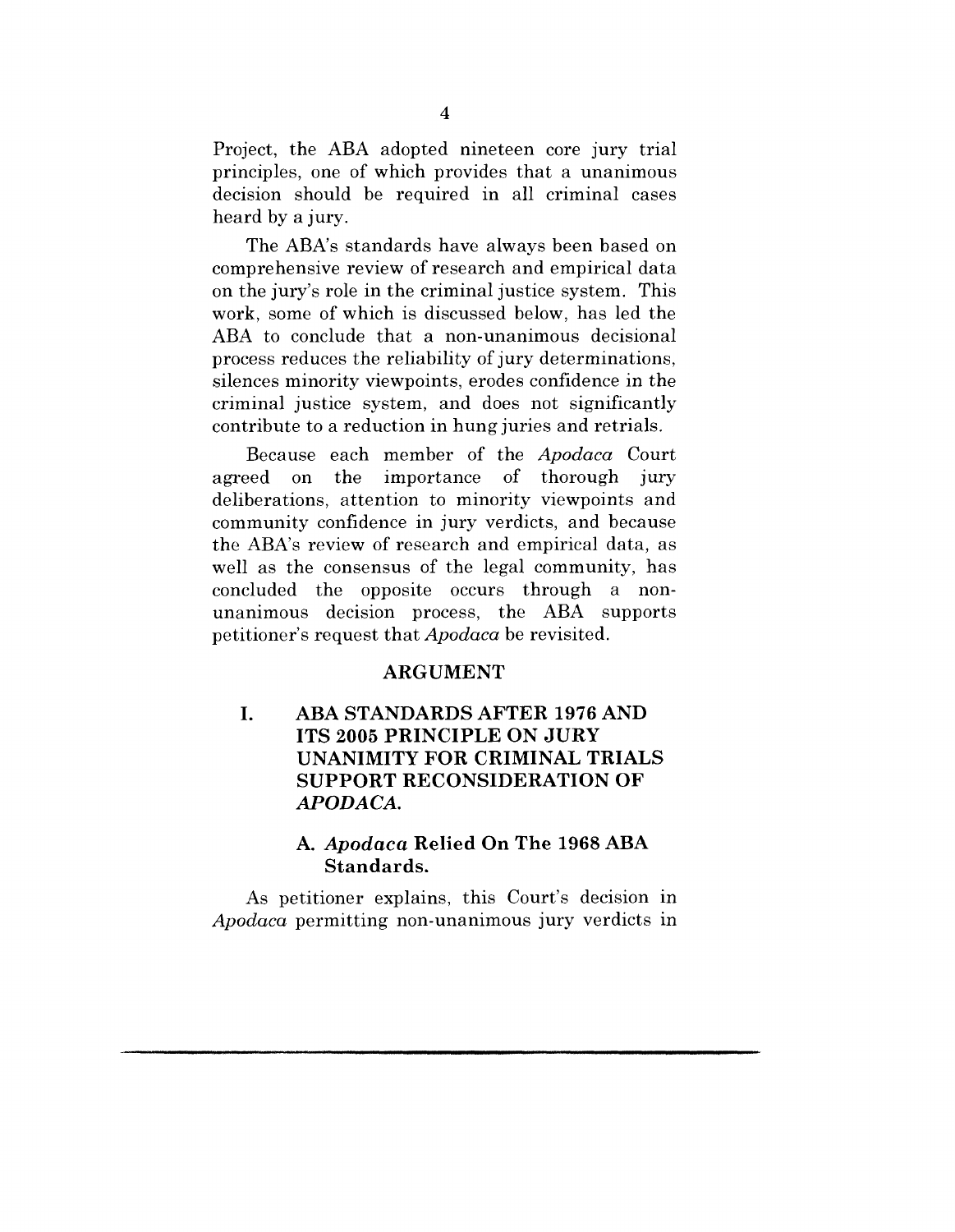state criminal trials was the product of an unusual combination of disparate positions, in which five Justices agreed that the Sixth Amendment requires unanimous jury verdicts, and eight Justices agreed that the Sixth Amendment applies in full to the states. *See* Pet. 7-11. Notwithstanding this agreement, Justice Powell's separate opinion, and thus this Court's judgment, concluded that the Constitution does not require states to convict by unanimous verdicts.

Justice Powell viewed the unanimity question as requiring "a fresh look at the question of what is fundamental in jury trial." *Johnson,* 406 U.S. at 376 (Powell, J., concurring in the judgment). Justice Powell determined that deviation from the constitutional standard of unanimity for federal convictions was appropriate in part because "[1lessthan-unanimous verdict provisions . have been viewed with approval by the American Bar Association's Criminal Justice Project." *Johnson,* 406 U.S. at 377 & n.19 (citing *ABA Standards for Criminal Justice, Trial by Jury,* Standard 1.1 (Approved Draft 1968) (hereinafter *"1968 Criminal Justice Standards")).*

In 1972, when *Apodaca* was decided, Standard 1.1 of the *1968 Criminal Justice Standards* provided, in pertinent part:

1.1 Right to jury trial.

Defendants in all criminal cases should have the right to be tried by a jury of twelve whose verdict must be unanimous, except that where not barred by applicable constitutional provisions, the right to jury trial may be limited in one or more of the following ways: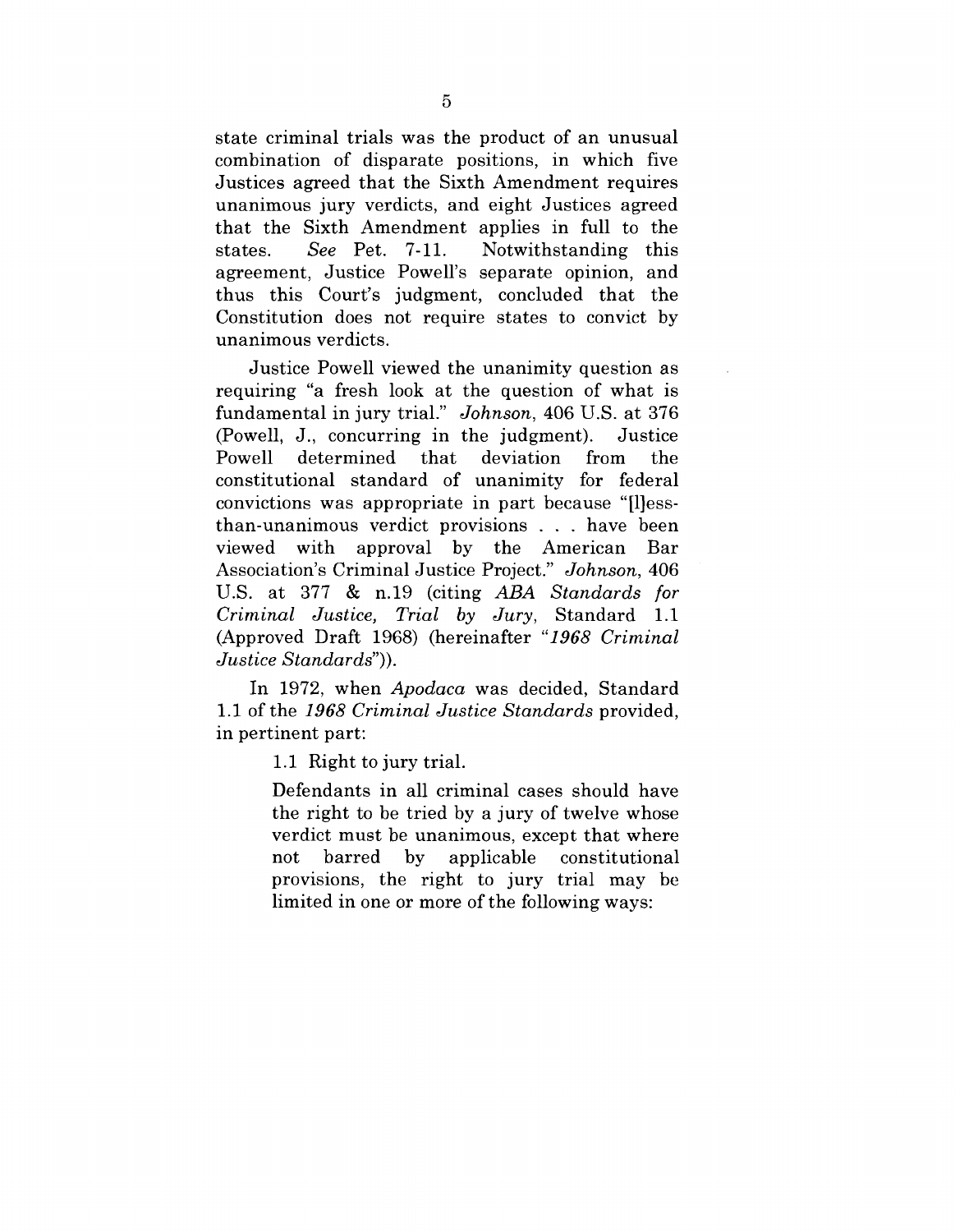#### \* \* \* \*

 $(d)$  by permitting less than unanimous verdicts, without regard to the consent of the parties.

In the Commentary to the 1968 Criminal Justice Standard 1.1, the Advisory Committee reviewed current thinking on jury unanimity and "concluded that the minimum standards should recognize the propriety of less than unanimous verdicts, as now permitted in six states." 1968 Criminal Justice Standards, *supra,* at 28.4

The *1968 Standards for Criminal Justice, Trial by Jury*, was but one volume  $-$  volume  $15 -$  of the seventeen volumes that comprised the ABA's *Project on Standards for Criminal Justice.* In 1974, on the occasion of publication of a compilation of the "black letter" standards of all seventeen volumes, Chief Justice Warren E. Burger noted, "The Standards are a balanced, practical work intended to walk the fine line between the protection of society and the protection of the constitutional rights of the accused individual." *Introduction: The ABA Standards for Criminal Justice,* 12 Am. Crim. L. Rev. 251, 252 (1974).

#### **B. By 1976, The ABA Had Concluded That Unanimous Juries Should Be Required In Criminal Trials.**

**In 1976, however, another ABA commission, the Commission on Standards of Judicial Administration,**

<sup>4</sup> The 1968 Standard 1.1 and its Commentary are available from the American Bar Association.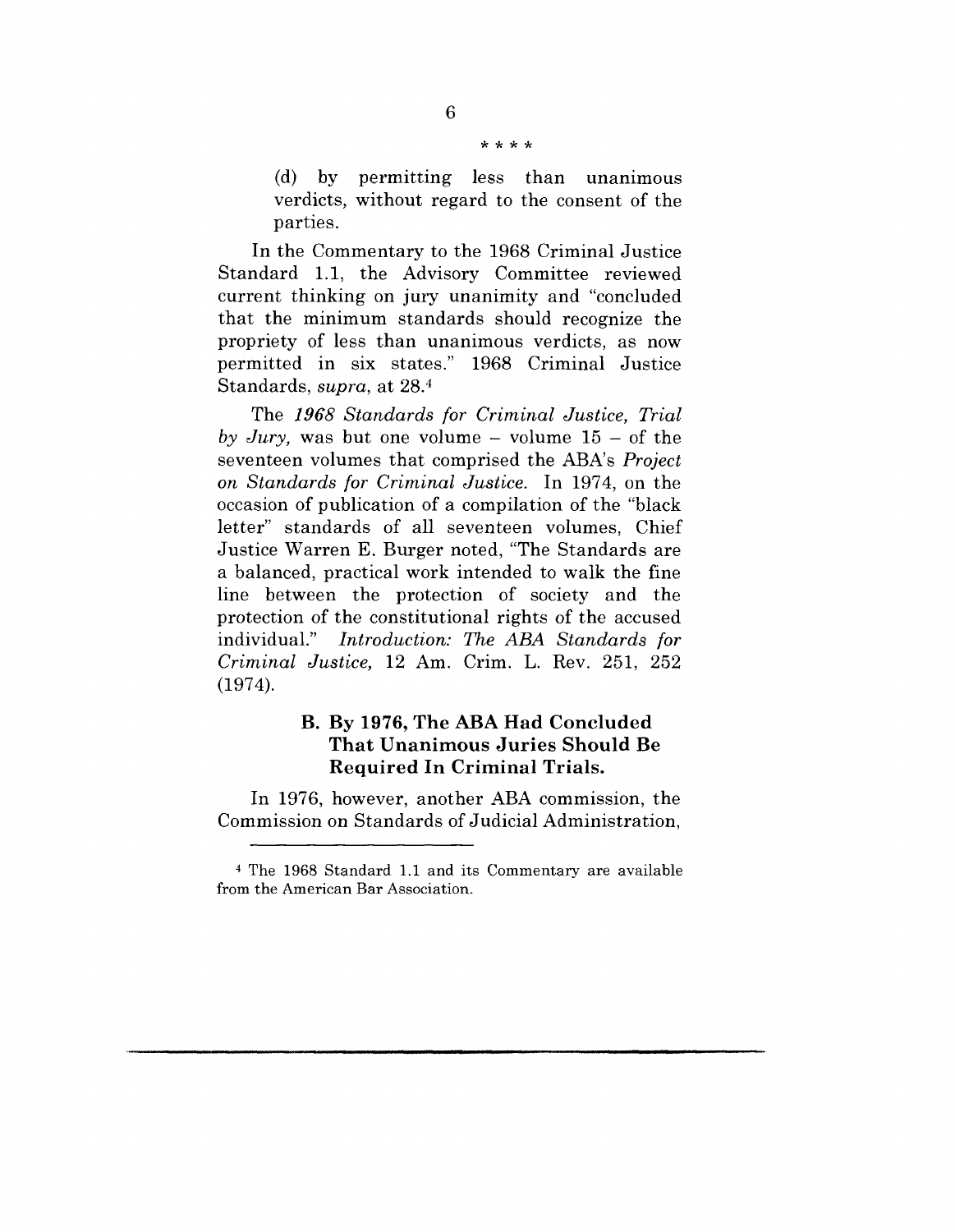published its final draft of the *Standards Relating to Trial Courts* (hereinafter *"19 76 Judicial Standards"),* in which its Standard 2.10 stated, in pertinent part, "The verdict of the jury [in criminal cases] should be unanimous."

In the Commentary to its 1976 Judicial Standard 2.10, the Commission acknowledged that this was an enlargement to the scope of the jury trial right stated in the 1968 Criminal Justice Standard 1.1, but concluded, "If the question of jury trial in criminal cases is considered from a long range viewpoint, placing the present exigencies of the trial courts in proper perspective, these qualifications [in 1968 Standard 1.1] appear to be both unnecessary and unwarranted by our legal traditions." Id. at 24.5

The *1976 Judicial Standards* were adopted at the ABA's Midyear Meeting in February 1976. In the course of their adoption, the ABA also authorized amendment to the *1968 Criminal Justice Standards* to conform to the *1976 Judicial Standards,* specifically affirming that, "[i]n criminal cases, the verdict of the jury should be unanimous." *ABA Summary of Action of the House of Delegates, Midyear Meeting, Report of the Commission on Standards of Judicial Administration,* at 18 (1976).

Accordingly, when the 1978 edition of Volume 15 of the *Standards for Criminal Justice* (hereinafter *"1978 Criminal Justice Standards")* was published, its Introduction stated: "Incorporating the ABA Standards of Judicial Administration, this updated

<sup>~</sup> The 1976 Judicial Standard 2.10 and its Commentary are available from the American Bar Association.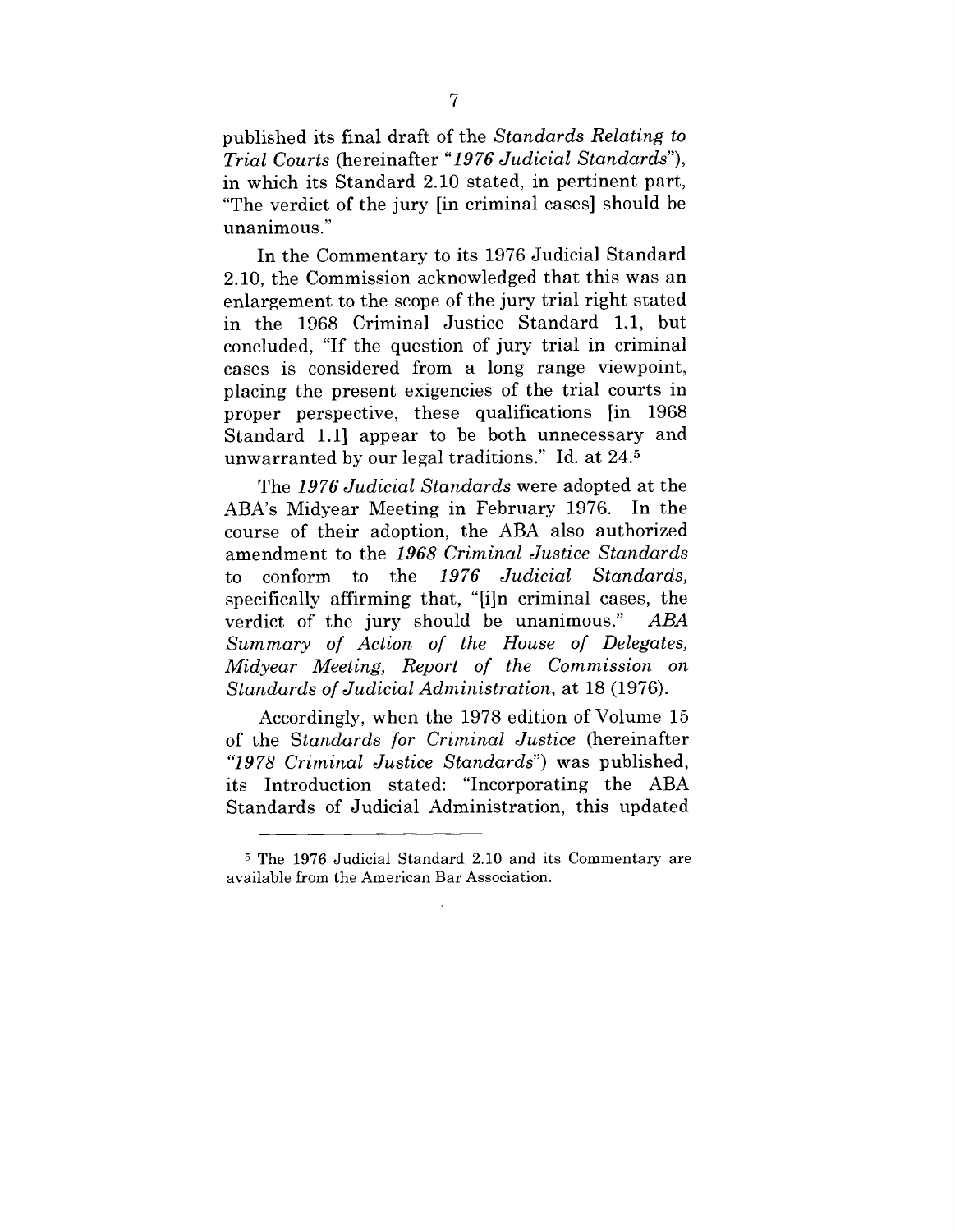standard [15-1.1] has been changed by deletion of... (1) recogni[tion] [of] the propriety of nonunanimous jury verdicts." *1978 Criminal Justice Standards,* Introduction at 15.4.6

Any support that the ABA's *1968 Trial Court Standards* had lent to a position that permitted nonunanimous verdicts had thus ended, by 1976.

#### **C. In 2005, The ABA Reaffirmed Its Commitment To Unanimous Verdicts In Criminal Trials.**

Throughout the next thirty-plus years, the ABA has continued to conclude that a unanimous verdict should be a fundamental part of a criminal defendant's right to a jury trial.7 Most recently, in 2004, the ABA established the American Jury Project, the result of which was the promulgation of nineteen core jury trial principles that defined the ABA's "fundamental aspirations for the management of the jury system." *ABA Principles for Juries and Jury Trials,* Preamble, at 1 (2005) (hereinafter *"2005 Jury Trial Principles").* Principle 4.B provides that

G The 1978 Criminal Justice Introduction, Standard 1.1 and its Commentary are available from the American Bar Association.

<sup>7</sup> See, e.g., ABA Standards Relating to Juror Use and Management (1983); ABA Standards Relating to Trial Courts (1992), ABA Standards Relating to Juror Use and Management (1993 update); and ABA Criminal Justice Standards (1996). Each is available from the ABA.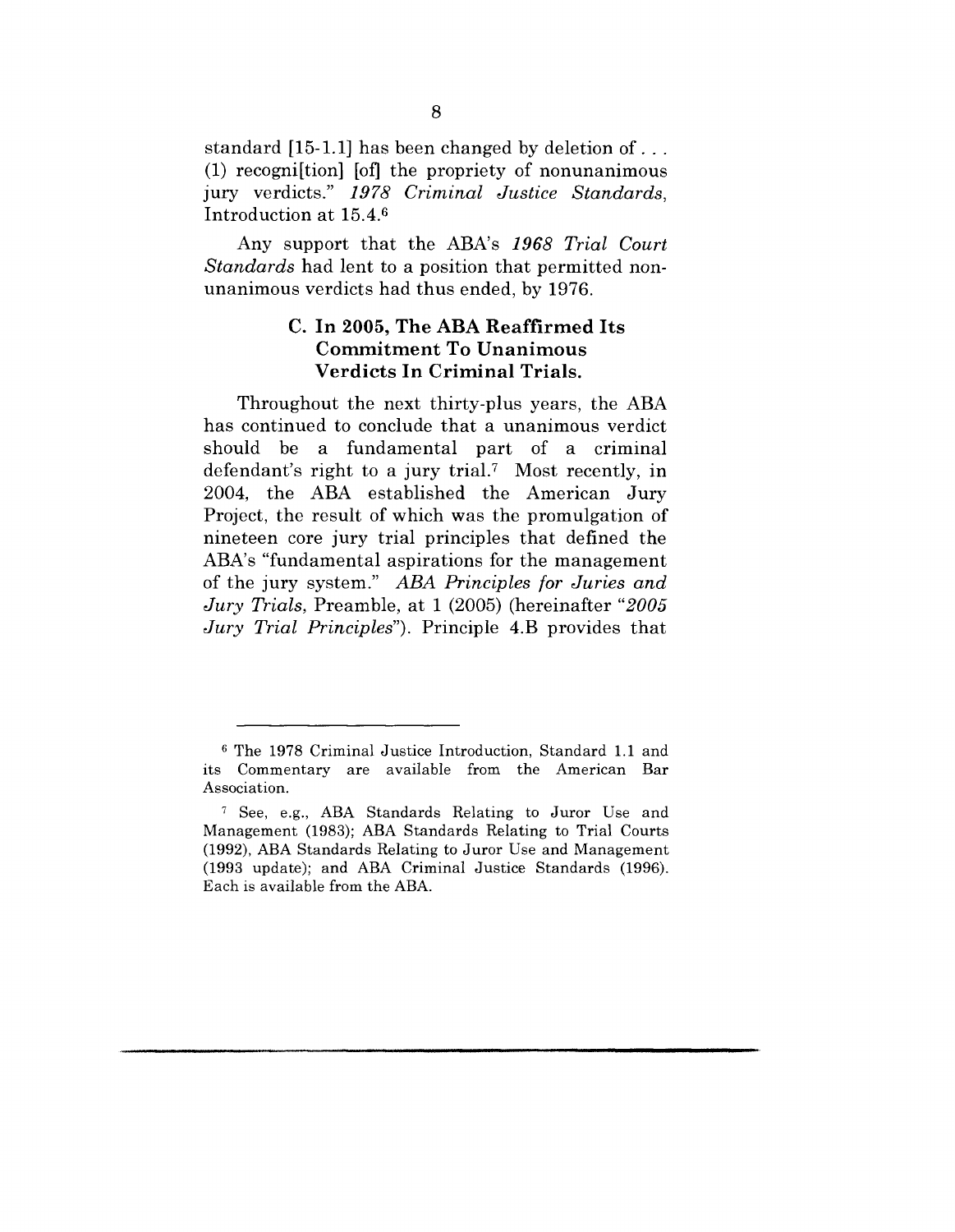"[a] unanimous decision should be required in all criminal cases heard by a jury." *Id.* at 21. s

The ABA's long-standing position on jury unanimity in criminal trials is the result of its continuing and comprehensive study of the jury's role in the criminal justice system. Based on accumulated experiences and empirical data, and the evolved consensus of the legal community, it is the ABA's position that the "fresh look" authorized by *Apodaca* in 1972 has run its course.

#### **II. EMPIRICAL RESEARCH, WHICH IS THE HEART OF ABA** STANDARDS, SUPPORTS RECONSIDERATION OF *APODACA V. OREGON.*

**A. The** *Apodaca* **Court Agreed On The Importance Of Thorough Jury Deliberations, Attention To Minority Viewpoints, And Community Confidence In Jury Verdicts.**

Despite their differing opinions, every member of the *Apodaca* Court agreed on the importance of thorough jury deliberations, attention to minority viewpoints, and community confidence in jury verdicts. The plurality,<sup>9</sup> concurring, and dissenting

s The *2005 Jury Trial Principles, Principle 4* and its Commentary are available from the American Bar Association.

<sup>&</sup>lt;sup>9</sup> The *Apodaca* plurality was joined by Justice Powell in deciding *Johnson,* making the opinion in that case one for the Court. *Johnson* involved a parallel issue but, because the trial in that case had preceded *Duncan v. Louisiana,* 391 U.S. 145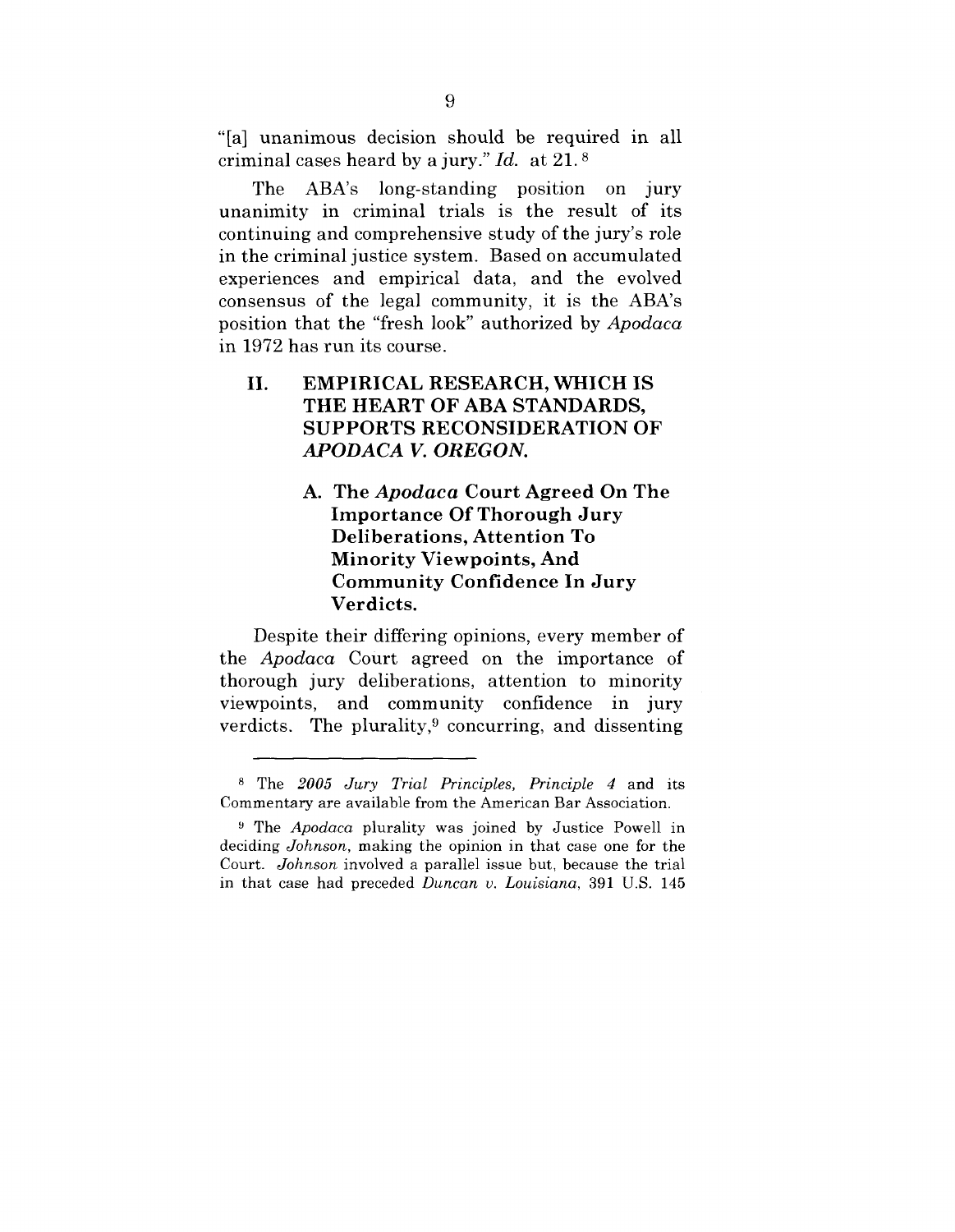opinions disagreed, however, on the effect that nonunanimous decision rules would have on the jury's deliberative process. *Compare Johnson v. Louisiana,* 406 U.S. 356, 361 (1972) (contending that jury members would not automatically and prematurely "cease discussion and outvote a minority" under a non-unanimous decision rule), *and id.* at 374 & n.12 (Powell, J., concurring in the judgment) (predicting that community confidence in jury verdicts would not diminish under a rule permitting non-unanimous<br>verdicts and that such a rule would "not verdicts, and that such a rule substantially affect<sup>[]"</sup> the jury-trial protection), *with* id. at 388 (Douglas, J., dissenting) (warning that nonunanimous verdicts "diminish $[$  the reliability of a jury"), *and id.* at 398 (Stewart, J., dissenting) (explaining that non-unanimous verdicts suppress consideration of minority viewpoints, and "corrode $\mathbb{R}$ " "community confidence in the administration of criminal justice").

Little empirical research on jury behavior existed at the time this Court decided *Apodaca* that might have confirmed or disproved these competing predictions. Since that time, however, extensive<br>studies have been conducted that support studies have been conducted reconsideration of that ruling.

When the ABA revised its Criminal Justice Standards in 1978, it explained that several changes

<sup>(1968),</sup> the applicability of the Sixth Amendment was not in question. The empirical assumptions expressed in the Court's opinion in *Johnson* therefore represent those of the *Apodaca* plurality as well as Justice Powell, who echoed these assumptions in his opinion concurring in *Johnson* and concurring in the judgment in *Apodaca.*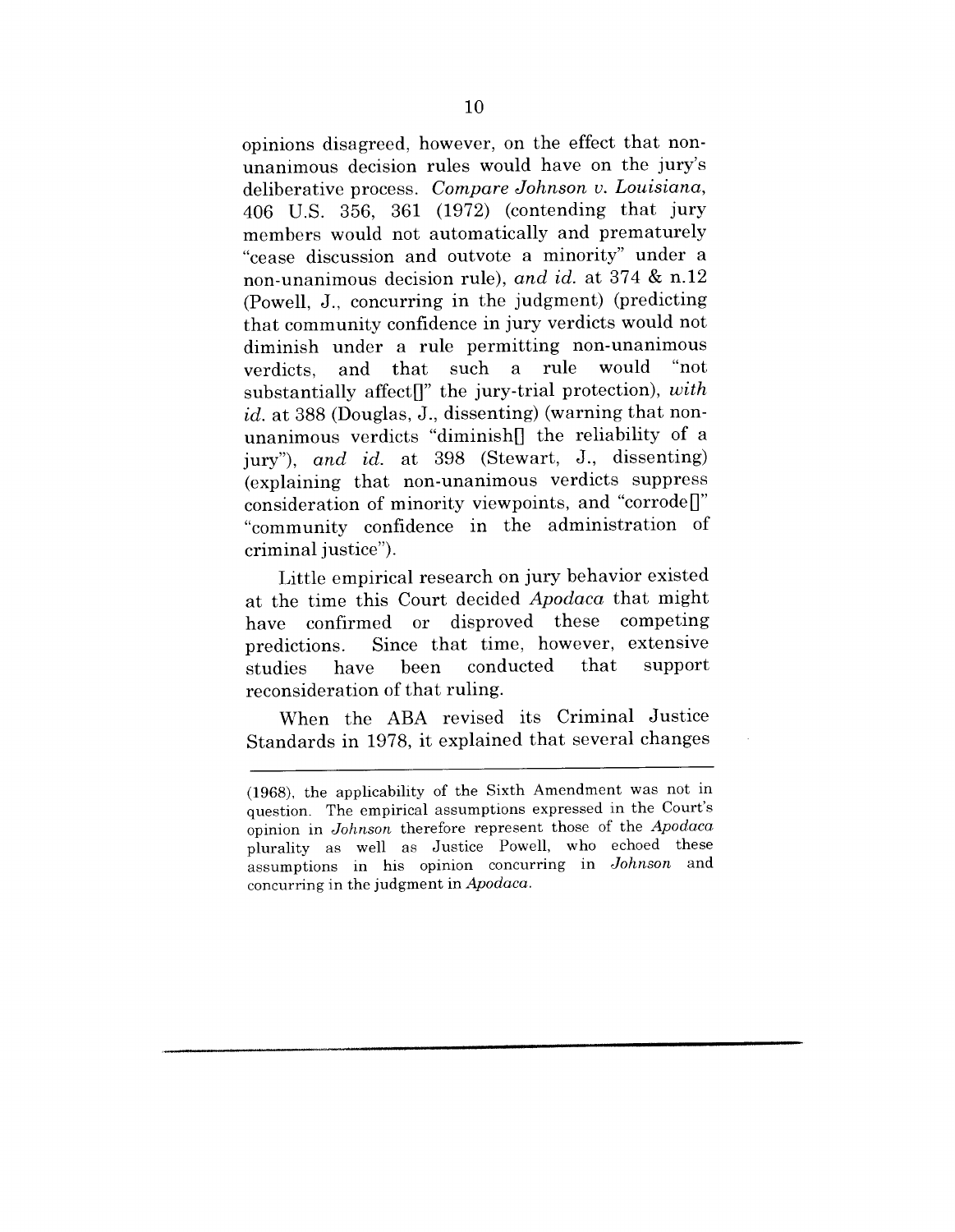in the standards, including the shift to unanimous jury verdicts, were made "to reflect the experience gained in the past decade and new perspectives in the wide-ranging topic of jury trial." *1978 Criminal Justice Standards, supra,* Commentary at 15.4. In its 2005 *Principles for Juries and Jury Trials, the* ABA discussed empirical studies showing that a nonunanimous decision process reduces the reliability of jury determinations, silences minority viewpoints, and erodes confidence in the criminal justice system. *2005 Principles for Juries and Jury Trials,* Principle 4.B Commentary, *supra,* at 22. Also in the 2005 *Principles for Juries and Jury Trials,* the ABA concluded that studies had demonstrated that another justification for non-unanimity  $\sim$   $\sim$ a reduction in hung juries and retrials  $-$  was overstated. *Id.* at 23.

In light of this amassed data, which shows that the non-unanimous process in criminal jury trials does not foster thorough jury deliberations, attention to minority viewpoints, or community confidence in jury verdicts, the ABA suggests that *Apodaca's* holding should be reconsidered.<sup>10</sup>

<sup>10</sup> This Court has been particularly receptive to empirical evidence when assessing the constitutional contours of the jury trial right. *E.g., Ballew v. Georgia,* 435 U.S. 223, 231 n.10 (1978) (opinion of Blackmun, J.) (stating that social science research on jury size "provide[s] the only basis, besides judicial hunch, for a decision about whether smaller and smaller juries will be able to fulfill the purpose and functions of the Sixth Amendment").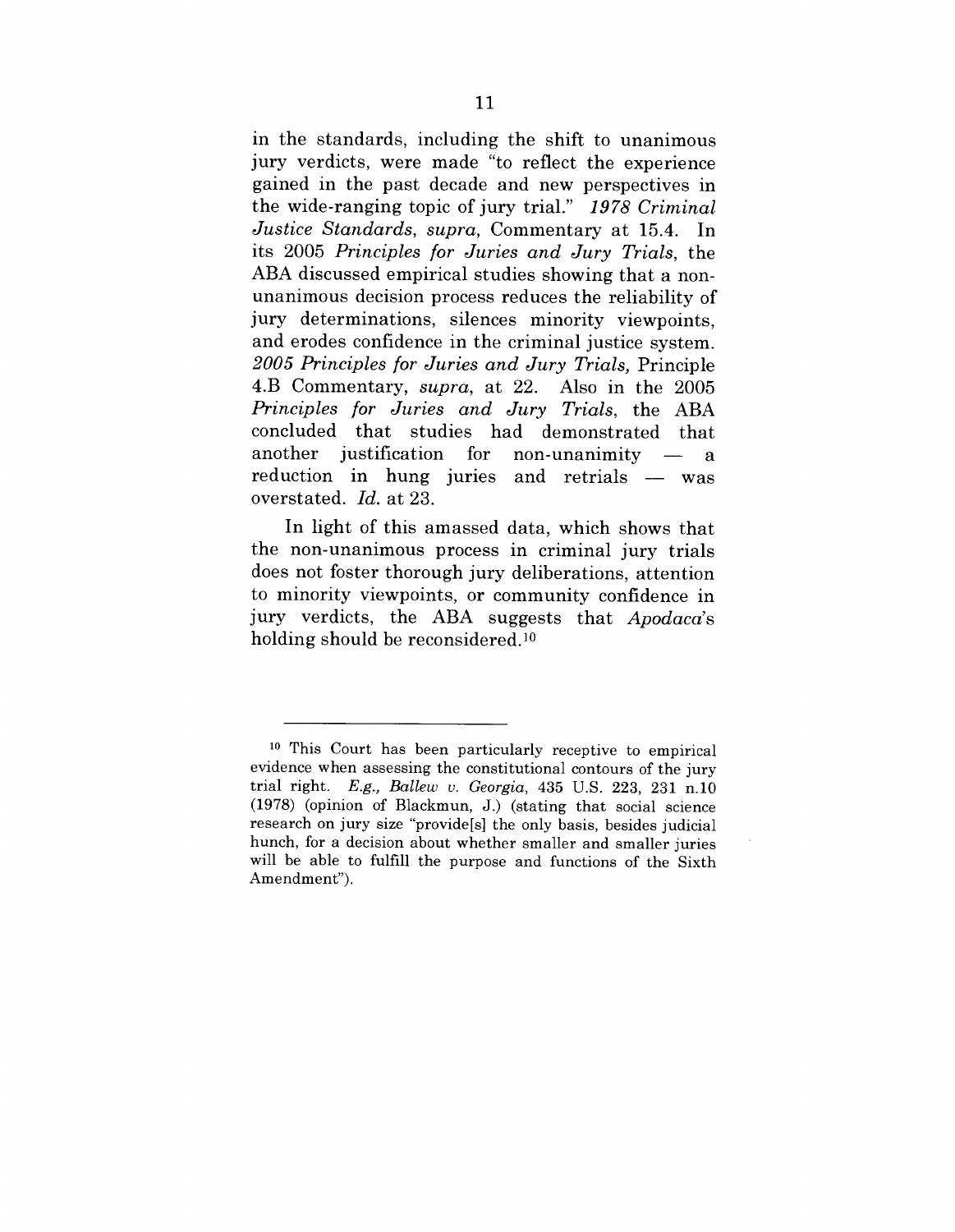#### **B. Non-Unanimous Verdicts Reduce The Reliability Of Jury Determinations.**

In the Commentary to Principle 4.B of the *2005 Jury Trial Principles,* the ABA concluded that empirical data had shown that non-unanimous decision rules materially alter jury deliberations and decrease the reliability of verdicts, stating:

> Implicit in [the historical preference for unanimous juries] is the assumption that unanimous verdicts are likely to be more accurate and reliable because they require the most wide-ranging discussions – ones that address and persuade every juror. Empirical assessment tends to support this assumption. Studies suggest that where unanimity is required, jurors evaluate evidence more thoroughly, spend more time deliberating and take more ballots. . . . In contrast, where unanimity is not required juries tend to end deliberations once the minimum number for a quorum is reached.

2005 Jury Trial Principles, *supra,* at 22 (citing Dennis J. Devine et al., *Jury Decision Making: 45 Years of Empirical Research on Deliberating Groups,* 7 Psych. Pub. Pol'y & L. 622, 669 (2001)). *See also* Kim Taylor-Thompson, *Empty Votes In Jury Deliberations,* 113 Harv. L. Rev. 1262, 1273 (2000) (citing empirical research demonstrating "majority rule discourages painstaking analyses of the evidence and steers jurors toward swift judgments that too often are erroneous or at least highly questionable"); Reid Hastie et al., *Inside the*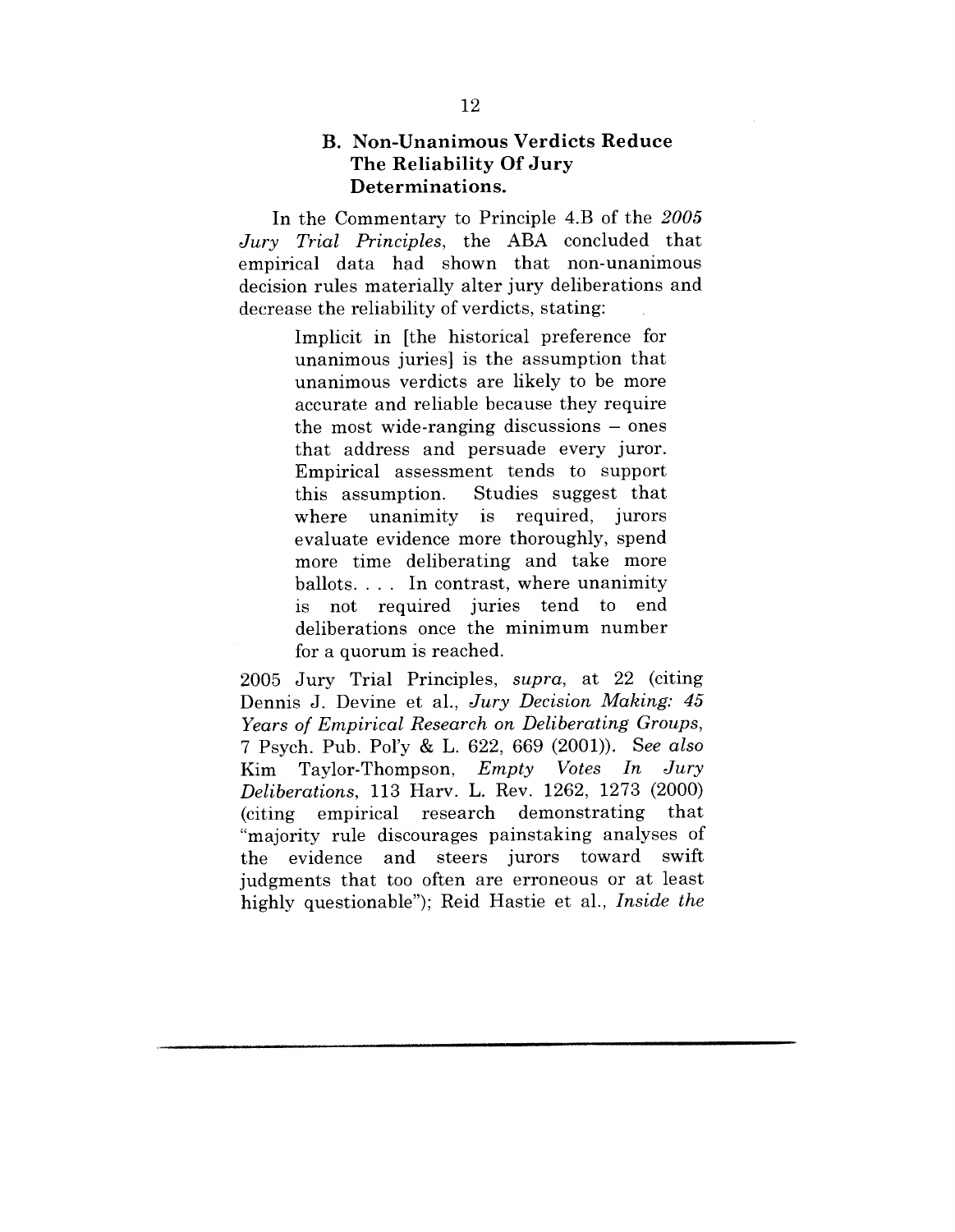*Jury* 60 tbl.4.1 (1983) (finding that 12-member jurors required to reach a unanimous verdict deliberated for 138 minutes on average, whereas those required to reach an 8-member majority only deliberated for an average of 75 minutes). Further, research has shown that individual jurors are themselves less confident in the decisions they reach under non-unanimous decision rules. *See* Nemeth, *supra,* at 53; Michael J. Saks, *What Do Jury Experiments Tell Us About How Juries (Should) Make Decisions?,* 6 S. Cal. Interdisc. L.J. 1, 41 (1997) ("[T]he existence of dissenters left even the majority with some lingering doubts that it had reached the right verdict.").

The ABA's review of this and other research calls into question the *Apodaca* plurality's earlier prediction that, from a functional standpoint, there would exist "no difference between juries required to act unanimously and those permitted to convict or acquit by votes of 10 to two or 11 to one." *Apodaca,* 406 U.S. at 411 (plurality opinion).

#### **C. Non-Unanimous Verdicts Allow Juries To Reach A Quorum Without Seriously Considering Dissenting Viewpoints.**

Empirical studies also do not support the *Apodaca* plurality's prediction that dissenting viewpoints "will be heard" even under unanimous decision rules. *Apodaca,* 406 U.S. at 413 (plurality opinion); *see also Johnson,* 406 U.S. at 361 ("We have no grounds for believing that majority jurors.., would simply refuse to listen to arguments presented to them in favor of acquittal, terminate discussion, and render a verdict.").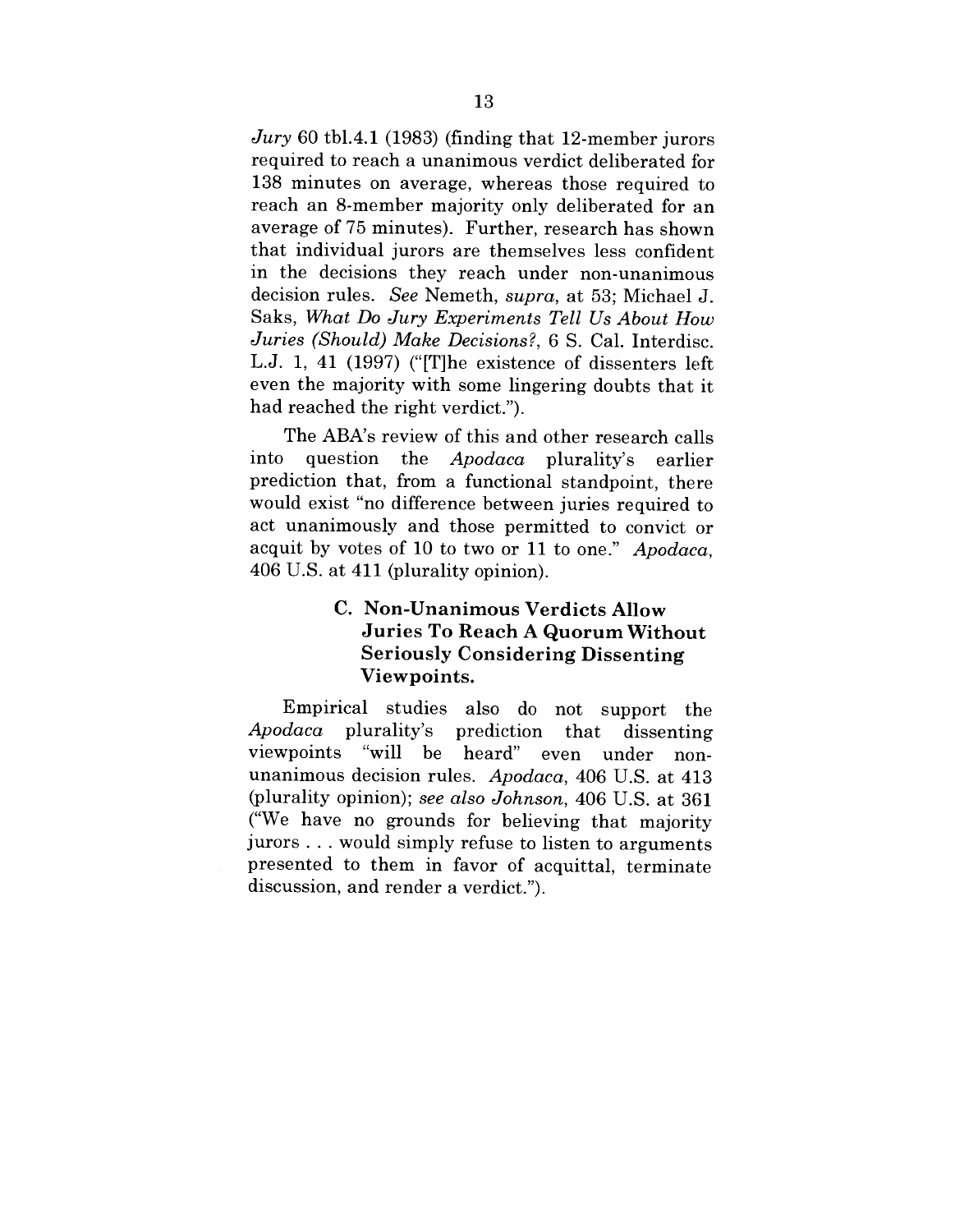As the ABA found, "Unanimous verdicts  $\left\vert \right\vert$  protect jury representativeness - each point of view must be considered and all jurors persuaded." *2005 Jury Trial Principles,* Principle 4.B Commentary, *supra,* at 24 (citing Hastie et al., *Inside the Jury, supra,* at 45- 58; Valerie P. Hans, The *Power of Twelve: the Impact of Jury Size and Unanimity on Civil Jury Decision Making,* 4 Del. L Rev. 2, 23 (2001); Dennis J. Devine et al., *supra,* at 669). The ABA also concluded that "minority jurors participate more actively when decisions must be unanimous." *Id.*

Researchers have found that, in contrast to the "deliberate, ponderous atmosphere" characteristic of deliberations of unanimous juries, "larger factions in majority rule juries adopt a more forceful, bullying, persuasive style," possibly "because their members realize that it is not necessary to respond to all opposition arguments when their goal is to achieve a faction size of only eight or ten members." Hastie et al., *supra,* at 112; *see also* Saks, *supra,* at 40 ("Compared to unanimous rule juries, quorum rule juries have been found to deliberate less equitably (that is, the distribution of talking is skewed more extremely, with the talkative jurors talking more and the untalkative talking less than in unanimous rule juries).").

Further, evidence indicates that women and racial minorities are particularly likely to hold dissenting viewpoints on juries that are discounted under a non-unanimous decision rule. *See* Taylor-Thompson, *supra*, at 1264 ("If-as is often true-the views of jurors of color and female jurors diverge from the mainstream, nonunanimous decisionmaking rules can operate to eliminate the voice of difference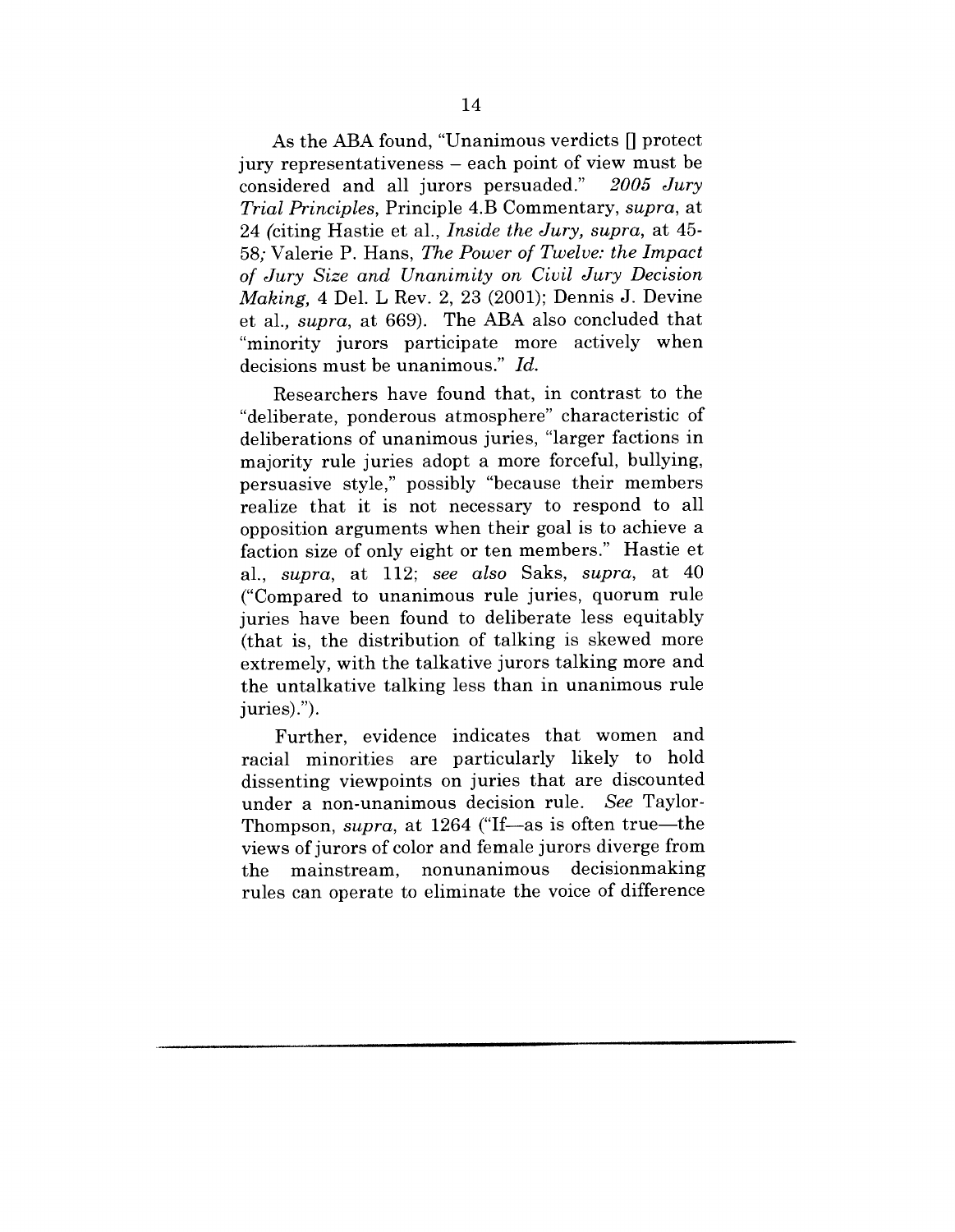on the jury."). As Justice Stewart warned, "Under *[Apodaca* and *Johnson],* nine jurors can simply ignore the views of their fellow panel members of a different race or class." *Johnson,* 406 U.S. at 397 (Stewart, J., dissenting). In related areas implicating Sixth Amendment rights, this Court has stringently protected the participation of women and minorities on juries. *See, e.g., J.E.B. v. Alabama* ex rel. *T.B.,* 511 U.S. 127, 135 (1994); *Georgia v. McCollum,* 505 U.S. 42, 59 (1992); *Batson v. Kentucky,* 476 U.S. 79, 89 (1986).

Researchers also have found that permitting nonunanimous verdicts "discourage<sup>[s]</sup> meaningful examination of opposing viewpoints" and thus "impoverishes deliberations." Taylor-Thompson, *supra,* at 1264. Further, as panels are required to reach unanimity, "jurors at the extremes may be driven to a compromise, which they would otherwise reject, and a fairer verdict may result." 1996 Criminal Justice Standards, *supra,* Standard 15-1.1 Commentary, at 126 (citing Edwin P. Schwartz & Warren F. Schwartz, *Decisionmaking by Juries Under Unanimity and Supermajority Voting Rules,* 80 Geo. L.J. 775 (1992).

As then-Circuit Judge Anthony As then-Circuit Judge Anthony Kennedy<br>recognized in 1978, unanimous decision rules facilitate deliberation by ensuring that dissenting voices are heard and accepted or rejected, thus lending "particular significance and conclusiveness to the jury's verdict." *United States v. Lopez,* 581 F.2d 1338, 1341 (9th Cir. 1978) (Kennedy, J.).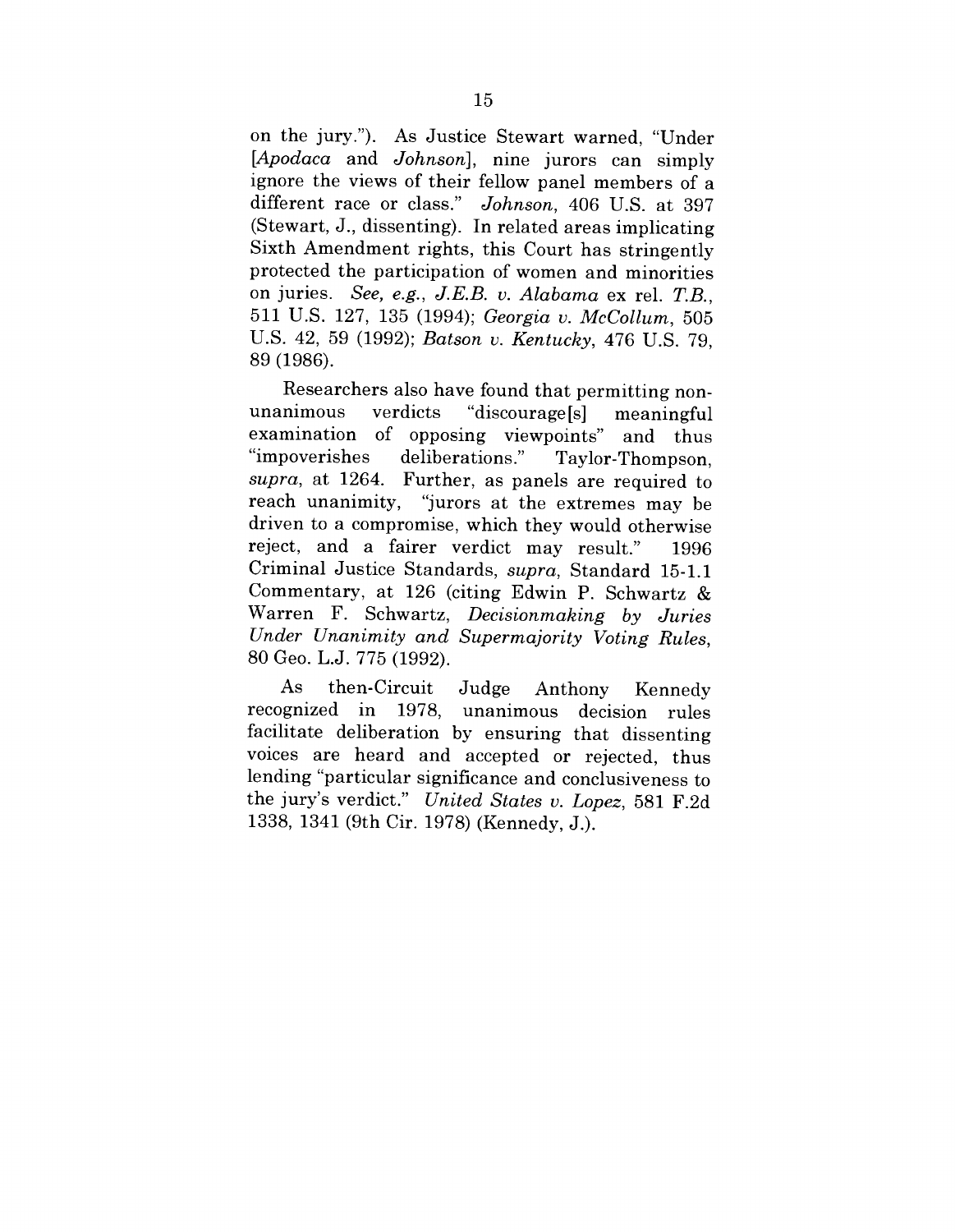### **D. Non-Unanimous Verdicts Undermine The Community's Confidence In The Justice System.**

Empirical evidence similarly undercuts Justice Powell's prediction in *Apodaca* that unanimous jury verdicts would not be "entitled to greater respect in the community." *Johnson,* 406 U.S. at 374 (Powell, J., concurring in the judgment). Instead, research has demonstrated that a non-unanimous decision rule "fosters a public perception of unfairness and undermines acceptance of verdicts and the legitimacy of the jury system." *2005 Jury Trial Principles,* Principle 4.B Commentary, *supra,* at 22 (citing Taylor-Thompson, *Empty Votes In Jury Deliberations, supra, at 1273).* MacCoun & Tom R. Tyler, The *Basis of Citizens' Perceptions of the Criminal Jury: Procedural Fairness, Accuracy, and Efficiency,* 12 Law & Hum. Behav. 333, 337-38 & tbl.1 (1988) (citizens consider unanimous juries to be more accurate, thorough, more likely to account for the views of jurors holding contrary views, more likely to minimize bias, better able to represent minorities, and fairer); Barbara A. Babcock, *A Unanimous Jury Is Fundamental to Our Democracy,* 20 Harv. J.L. & Pub. Pol'y 469, 472 (1997) (the need to reach consensus promotes the credibility of the judgment because "[a] unanimous a accomplishment and carries with it moral authority that a split decision lacks"); Jeffrey Abramson, *We, The Jury: The Jury System and the Ideal of Democracy* 182 (1994) (unanimity serves as a "pillar of popular faith in the legitimacy and accuracy of jury verdicts").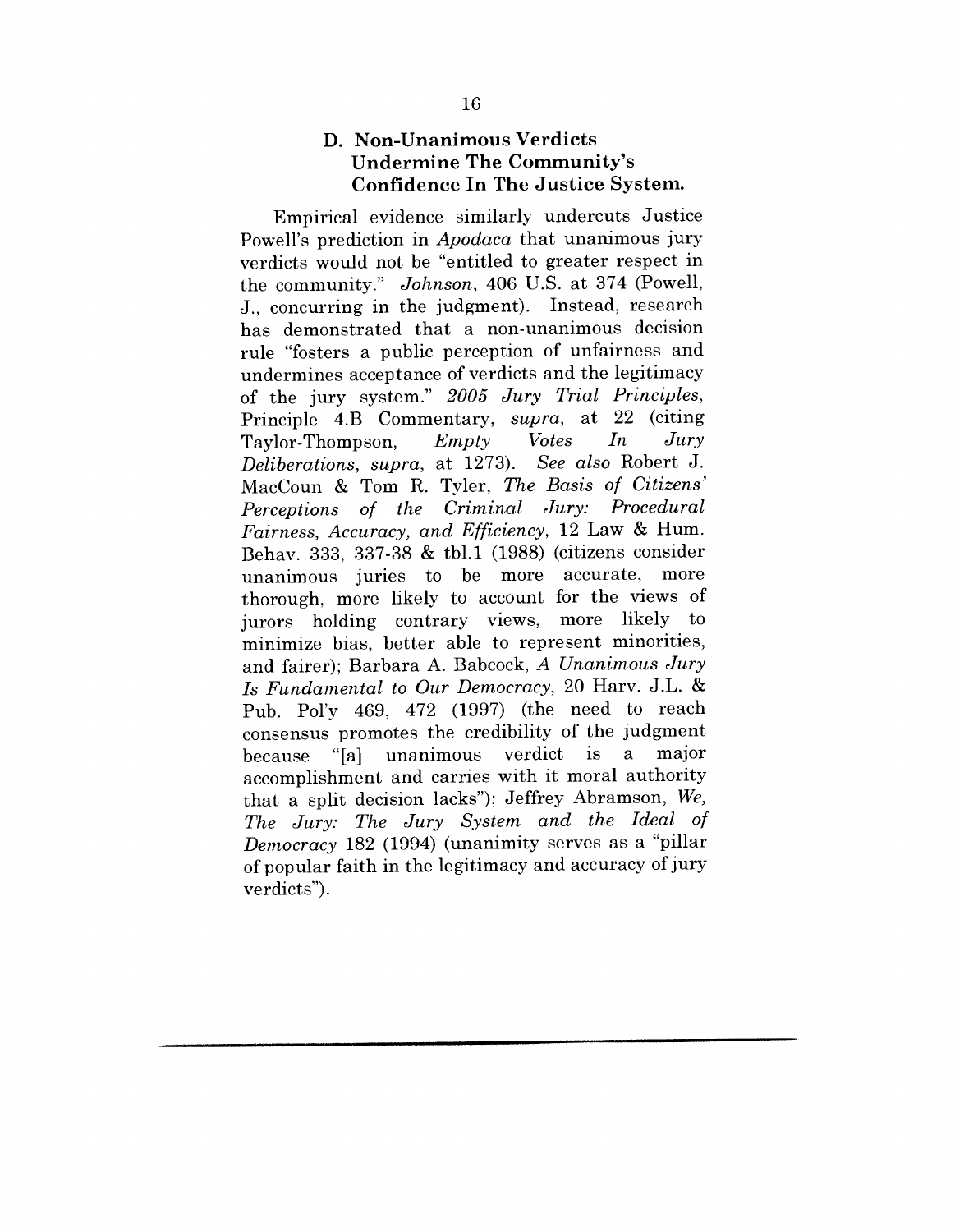As then-Circuit Judge Anthony Kennedy recognized in 1978, "[b]oth the defendant and society can place special confidence in a unanimous verdict." *Lopez,* 581 F.2d at 1341.

#### **E. The Connection Between Unanimity And Hung Juries Has Been Overstated.**

Justice Powell's opinion in *Apodaca* suggested that eliminating unanimity requirements "could well minimize the potential for hung juries occasioned either by bribery or juror irrationality." *Johnson,* 406 U.S. at 377 (Powell, J., concurring in the judgment). Studies of hung juries largely negate those concerns, however, and instead bolster arguments favoring unanimity.

The ABA's research has shown that juries rarely hang because of one or two obstinate jurors. *2005 Jury Trial Principles,* Principle 4.B Commentary, *supra,* at 23 (citing Taylor-Thompson, *Empty Votes In Jury Deliberations, supra,* at 1317 (2000). To the contrary, "[g]enerally, when deadlocks occur, they reflect genuine disagreement over the weight of the evidence and arise within juries that had substantial differences in verdict preference at the outset of deliberations," *id.* (citing Paula L. Hannaford-Agor et al., *Are Hung Juries a Problem ?,* National Center for State Courts (2002), at 7. available  $at$ http://www.ncsconline.org/WC/Publications/Res\_Jurie s\_HungJuriesExecSumPub.pdf.; Hastie et al., *Inside the Jury, supra,* at 166-67; and Saks, *supra,* at 41).

As other research shows, eccentric or irrational holdout jurors do not normally derail unanimity. Instead, "[t]he majority of hung juries in criminal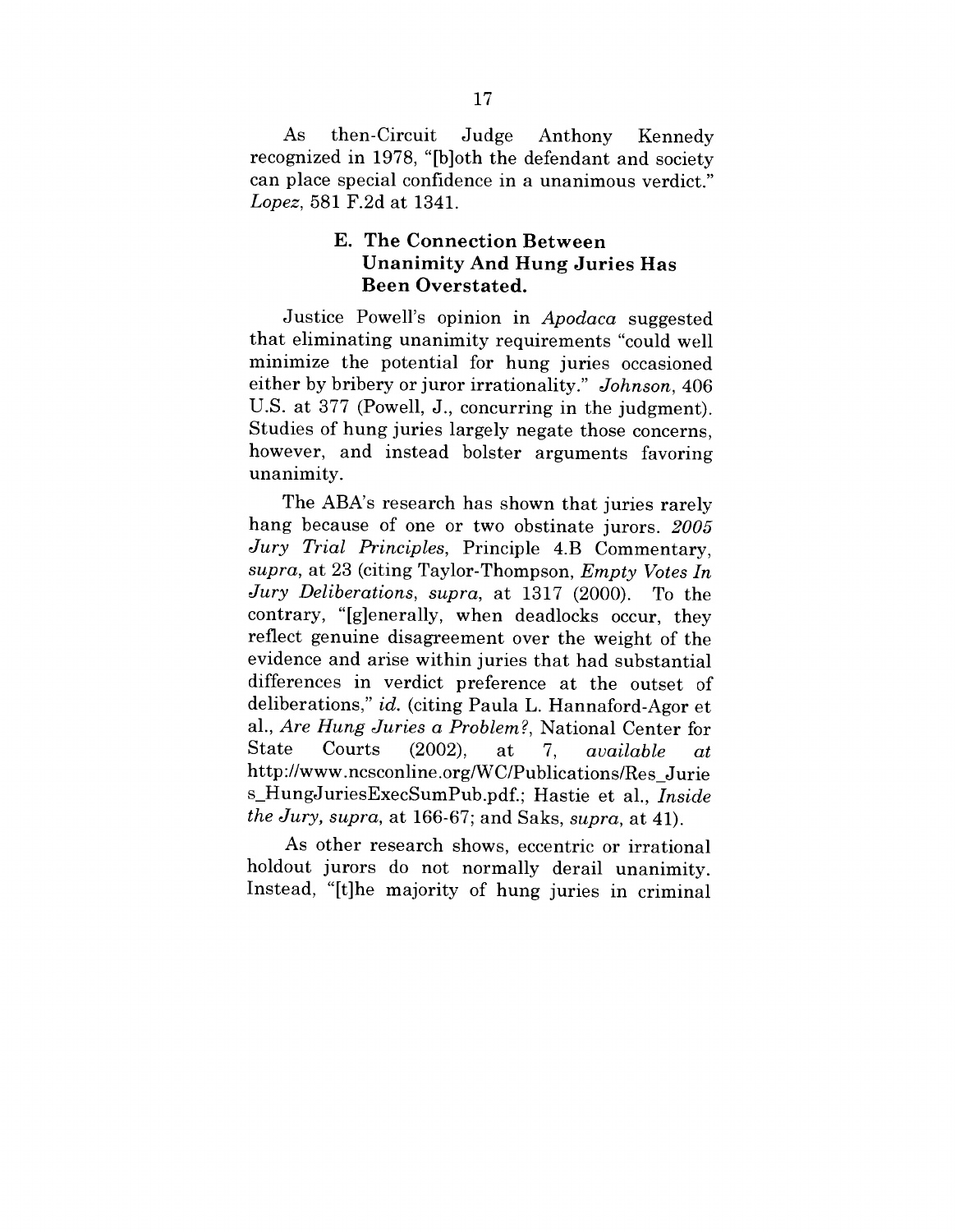cases in which unanimity is required do not reflect a lone holdout or even two dissenters, but rather a<br>more evenly divided final vote." Diamond et al. more evenly divided final vote." *supra,* at 228. Juries tend to deadlock only when there is a "massive minority of 4 or 5 jurors" - rather than just one or two holdouts  $-$  at the beginning of the deliberative process, even if the number of dissenters is later reduced. *See* Kalven & Zeisel, *supra,* at 462.

Further, it is the complexity of the case that affects the likelihood of jury deadlock: one study found the incidence of hung juries to be ten percent in close, difficult cases, but only two percent in clear, easy cases. Kalven & Zeisel, *supra,* at 457. In fact, in a study of civil cases, the judges agreed with holdout jurors over forty percent of the time when a non-unanimous verdict was rendered, and disagreed with the jury in approximately twenty percent of the cases in which the verdict was unanimous. Diamond et al., *supra,* at 222. "IT]he agreement between the judge and the holdout jurors on a substantial number of cases suggests that the conflict on some of these juries posed precisely the kind of challenge to the majority position that a deliberative process should welcome." *Id.*

Finally, research has shown only a small increase in the number of hung juries when jury unanimity is required: one survey of trial judges found that only 5.6% of criminal juries hang when unanimous verdicts are required, while 3.1% deadlock when majority verdicts are allowed. *2005 Jury Trial Principles,* Principle 4.B Commentary, *supra,* at 23 (citing Harry Kalven, Jr. & Hans Zeisel, *The American Jury* 461 (1966)). The costs of hung juries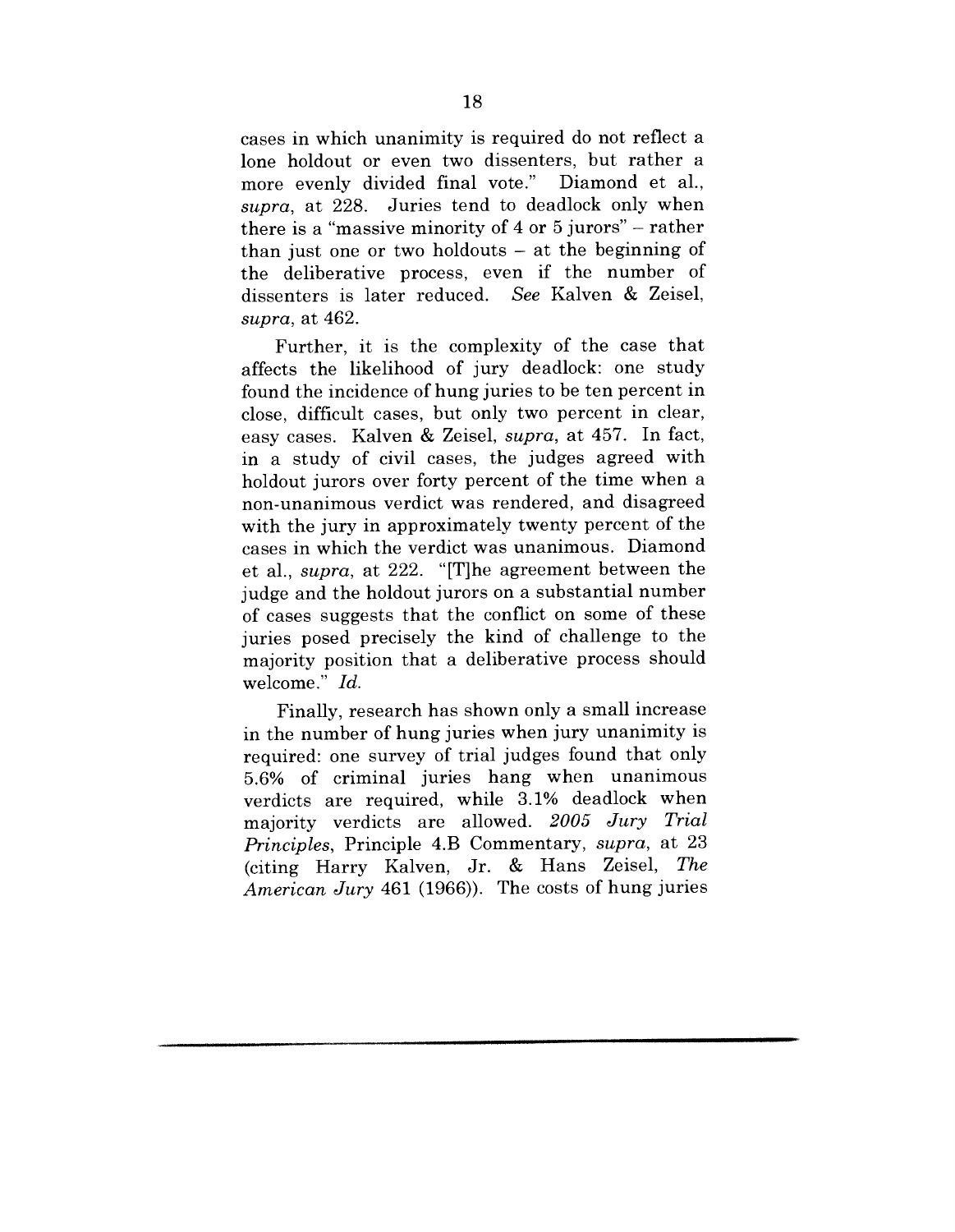also are exaggerated, as shown by a study of California cases in which only twenty-six percent of cases in which the jury deadlocked resulted in a retrial; all other cases were disposed of by guilty plea or dismissal. Leo J. Flynn, *Does Justice Fail When the Jury is Deadlocked?,* 61 Judicature 129, 133 (1977).

As a recent comprehensive study of hung juries reported, eliminating unanimous decision rules for jury verdicts "would be unlikely to tap the true causes of hung juries: evidentiary factors. problematic deliberations, and juror attitudes about fairness." Hannaford-Agor et al., *supra,* at 7.

Because the ABA's review of research into the non-unanimous jury process does not support a conclusion that it reduces hung juries, the ABA lends its support to the petitioner's request that *Apodaca* be revisited.